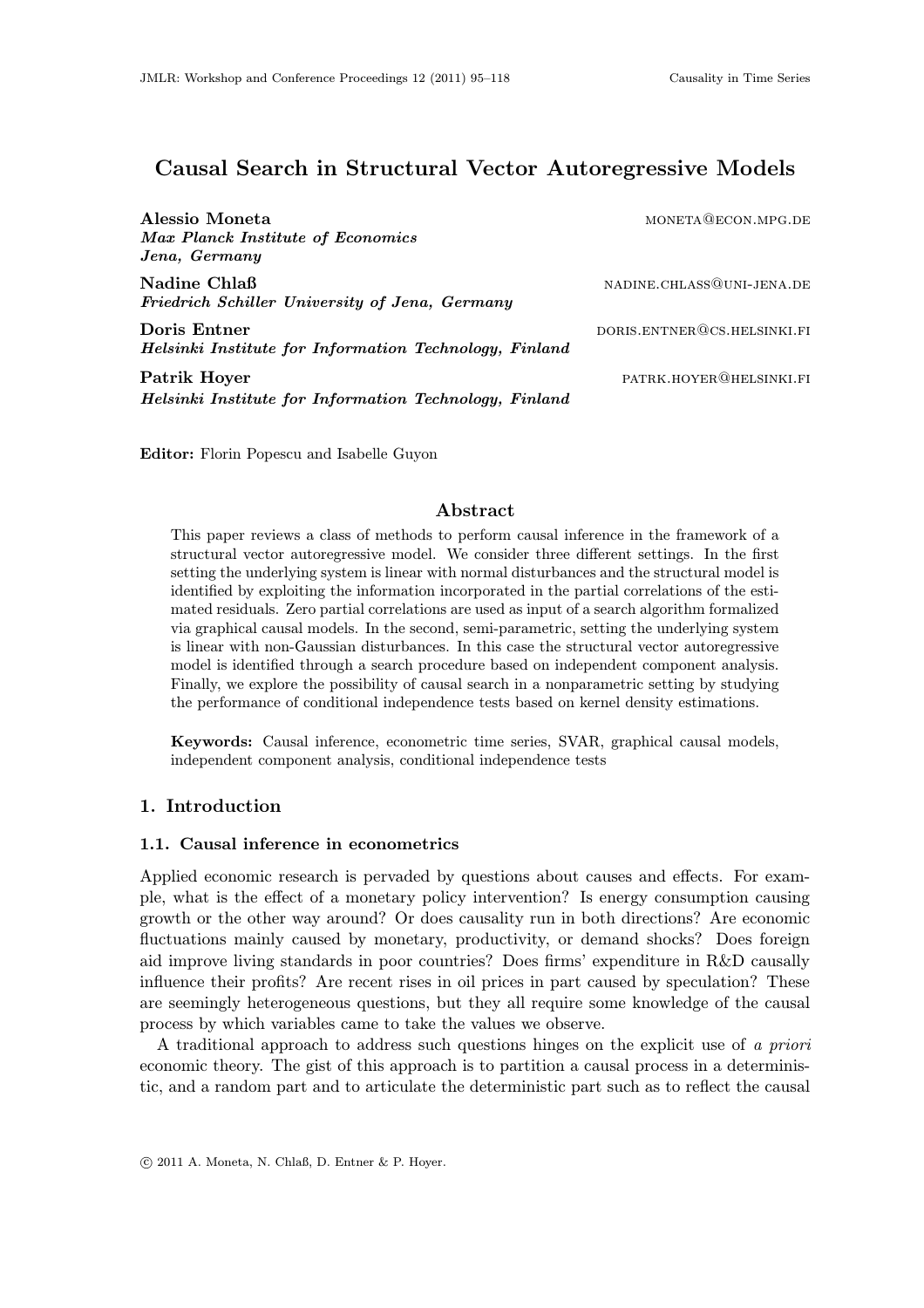dependencies dictated by economic theory. If the formulation of the deterministic part is accurate and reliable enough, the random part is expected to display properties that can easily be analyzed by standard statistical tools. The touchstone of this approach is represented by the work of Haavelmo (1944), which inspired the research program subsequently pursued by the Cowles Commission (Koopmans, 1950; Hood and Koopmans, 1953). Therein, the causal process is formalized by means of a structural equation model, that is, a system of equations with endogenous variables, exogenous variables, and error terms, first developed by Wright (1921). Its coefficients were given a causal interpretation (Pearl, 2000).

This approach has been strongly criticized in the 1970s for being ineffective in both policy evaluation and forecasting. Lucas (1976) pointed out that the economic theory included in the SEM fails to take economic agents' (rational) motivations and expectations into consideration. Agents, according to Lucas, are able to anticipate policy intervention and act contrary to the prediction derived from the structural equation model, since the model usually ignores such anticipations. Sims (1980) puts forth another critique which runs parallel to Lucas' one. It explicitly addresses the status of exogeneity which the Cowles Commission approach attributes (arbitrarily, according to Sims) to some variables such that the structural model can be identified. Sims argues that theory is not a reliable source for deeming a variable as exogenous. More generally, the Cowles Commission approach with its strong a priori commitment to theory, risks falling into a vicious circle: if causal information (even if only about direction) can exclusively be derived from background theory, how do we obtain an empirically justified theory? (Cfr. Hoover, 2006, p.75).

An alternative approach has been pursued since Wiener (1956) and Granger's (1969) work. It aims at inferring causal relations directly from the statistical properties of the data relying only to a minimal extent on background knowledge. Granger (1980) proposes a probabilistic concept of causality, similar to Suppes (1970). Granger defines causality in terms of the incremental predictability (at horizon one) of a time series variable  ${Y<sub>t</sub>}$  (given the present and past values of  ${Y_t}$  and of a set  ${Z_t}$  of possible relevant variables) when another time series variable  $\{X_t\}$  (in its present and past values) is not omitted. More formally:

$$
\{X_t\} \text{ Granger-causes } \{Y_t\} \text{ if } P(Y_{t+1}|X_t, X_{t-1}, \dots, Y_t, Y_{t-1}, \dots, Z_t, Z_{t-1}, \dots) \neq P(Y_{t+1}|Y_t, Y_{t-1}, \dots, Z_t, Z_{t-1}, \dots) \tag{1}
$$

As pointed out by Florens and Mouchart (1982), testing the hypothesis of Granger noncausality corresponds to testing conditional independence. Given lags  $p, \{X_t\}$  does not Granger cause  $\{Y_t\}$ , if

$$
Y_{t+1} \perp (X_t, X_{t-1}, \dots, X_{t-p}) \mid (Y_t, Y_{t-1}, \dots, Y_{t-p}, Z_t, Z_{t-1}, \dots, Z_{t-p}) \tag{2}
$$

To test Granger noncausality, researchers often specify linear vector autoregressive (VAR) models:

$$
\mathbf{Y}_t = \mathbf{A}_1 \mathbf{Y}_{t-1} + \ldots + \mathbf{A}_p \mathbf{Y}_{t-p} + \mathbf{u}_t,\tag{3}
$$

in which  $Y_t$  is a  $k \times 1$  vector of time series variables  $(Y_{1,t},...,Y_{k,t})'$ , where ()' is the transpose, the  $A_j$   $(j = 1, ..., p)$  are  $k \times k$  coefficient matrices, and  $u_t$  is the  $k \times 1$  vector of random disturbances. In this framework, testing the hypothesis that  ${Y_{i,t}}$  does not Granger-cause  $\{Y_{j,t}\}\$ , reduces to test whether the  $(j,i)$  entries of the matrices  $\mathbf{A}_1, \ldots, \mathbf{A}_p$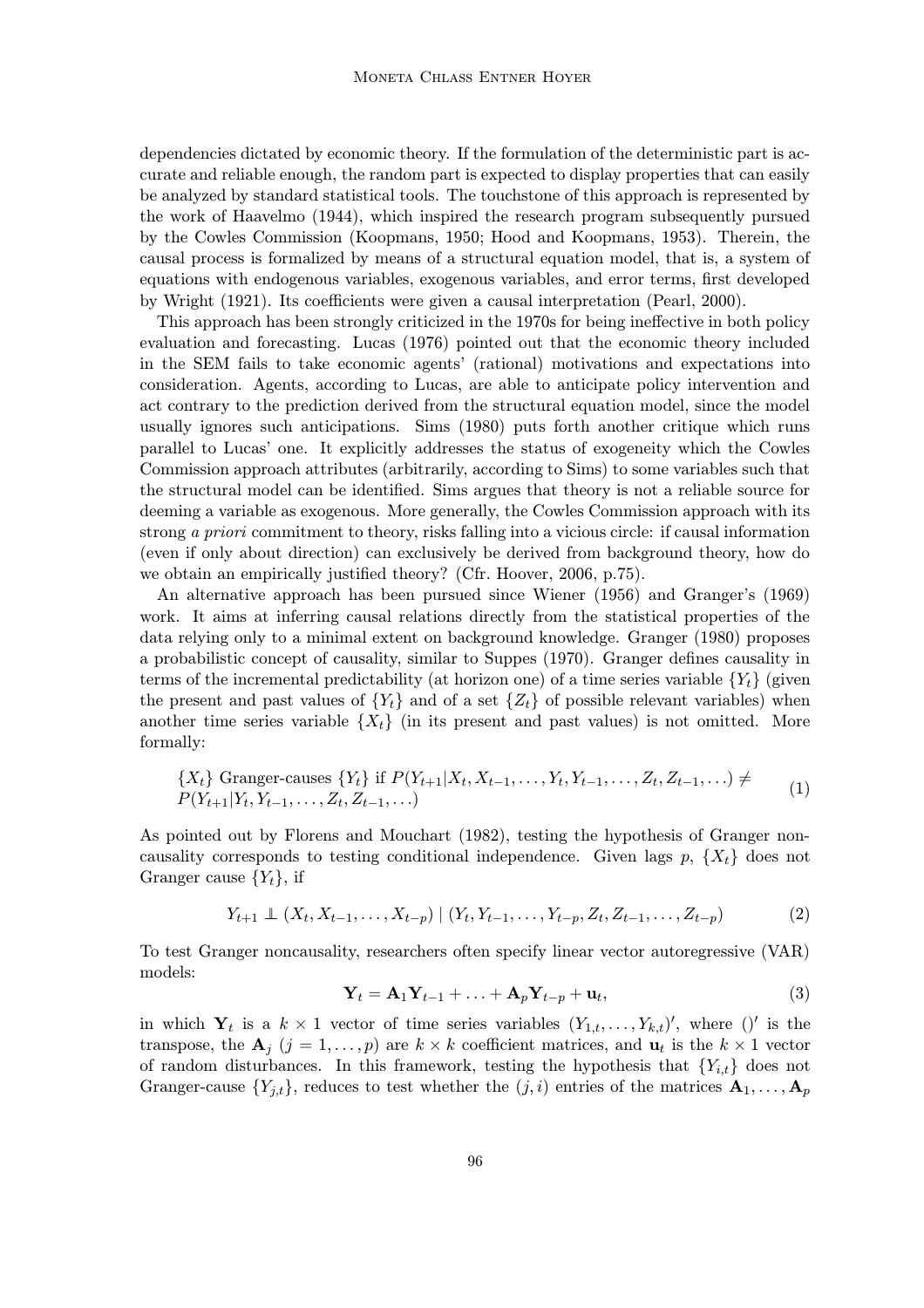are vanishing simultaneously. Granger noncausality tests have been extended to nonlinear settings by Baek and Brock (1992), Hiemstra and Jones (1994), and Su and White (2008), using nonparametric tests of conditional independence (more on this topic in section 4).

The concept of Granger causality has been criticized for failing to capture 'structural causality' (Hoover, 2008). Suppose one finds that a variable A Granger-causes another variable B. This does not necessarily imply that an economic mechanism exists by which A can be manipulated to affect B. The existence of such a mechanism in turn does not necessarily imply Granger causality either (for a discussion see Hoover 2001, pp. 150-155). Indeed, the analysis of Granger causality is based on coefficients of reduced-form models, like those incorporated in equation (3), which are unlikely to reliably represent actual economic mechanisms. For instance, in equation (3) the simultaneous causal structure is not modeled in order to facilitate estimation. (However, note that Eichler (2007) and White and Lu (2010) have recently developed and formalized richer structural frameworks in which Granger causality can be fruitfully analyzed.)

#### 1.2. The SVAR framework

Structural vector autoregressive (SVAR) models constitute a middle way between the Cowles Commission approach and the Granger-causality approach. SVAR models aim at recovering the concept of structural causality, but eschew at the same time the strong 'apriorism' of the Cowles Commission approach. The idea is, like in the Cowles Commission approach, to articulate an unobserved structural model, formalized as a dynamic generative model: at each time unit the system is affected by unobserved innovation terms, by which, once filtered by the model, the variables come to take the values we observe. But, differently from the Cowles Commission approach, and similarly to the Granger-VAR model, the data generating process is generally enough articulated so that time series variables are not distinguished a priori between exogenous and endogenous. A linear SVAR model is in principle a VAR model 'augmented' by the contemporaneous structure:

$$
\mathbf{\Gamma}_0 \mathbf{Y}_t = \mathbf{\Gamma}_1 \mathbf{Y}_{t-1} + \ldots + \mathbf{\Gamma}_p \mathbf{Y}_{t-p} + \varepsilon_t.
$$
 (4)

This is easily obtained by pre-multiplying each side of the VAR model

$$
\mathbf{Y}_t = \mathbf{A}_1 \mathbf{Y}_{t-1} + \ldots + \mathbf{A}_p \mathbf{Y}_{t-p} + \mathbf{u}_t, \tag{5}
$$

by a matrix  $\Gamma_0$  so that  $\Gamma_i = \Gamma_0 \mathbf{A}_i$ , for  $i = 1, ..., k$  and  $\varepsilon_t = \Gamma_0 \mathbf{u}_t$ . Note, however, that not any matrix  $\Gamma_0$  will be suitable. The appropriate  $\Gamma_0$  will be that matrix corresponding to the 'right' rotation of the VAR model, that is the rotation compatible both with the contemporaneous causal structure of the variable and the structure of the innovation term. Let us consider a matrix  $B_0 = I - \Gamma_0$ . If the system is normalized such that the matrix  $\Gamma_0$  has all the elements of the principal diagonal equal to one (which can be done straightforwardly), the diagonal elements of  $B_0$  will be equal to zero. We can write:

$$
\mathbf{Y}_t = \mathbf{B}_0 \mathbf{Y}_t + \mathbf{\Gamma}_1 \mathbf{Y}_{t-1} + \ldots + \mathbf{\Gamma}_p \mathbf{Y}_{t-p} + \boldsymbol{\varepsilon}_t \tag{6}
$$

from which we see that  $\mathbf{B}_0$  (and thus  $\mathbf{\Gamma}_0$ ) determines in which form the values of a variable  $Y_{i,t}$  will be dependent on the contemporaneous value of another variable  $Y_{j,t}$ . The 'right'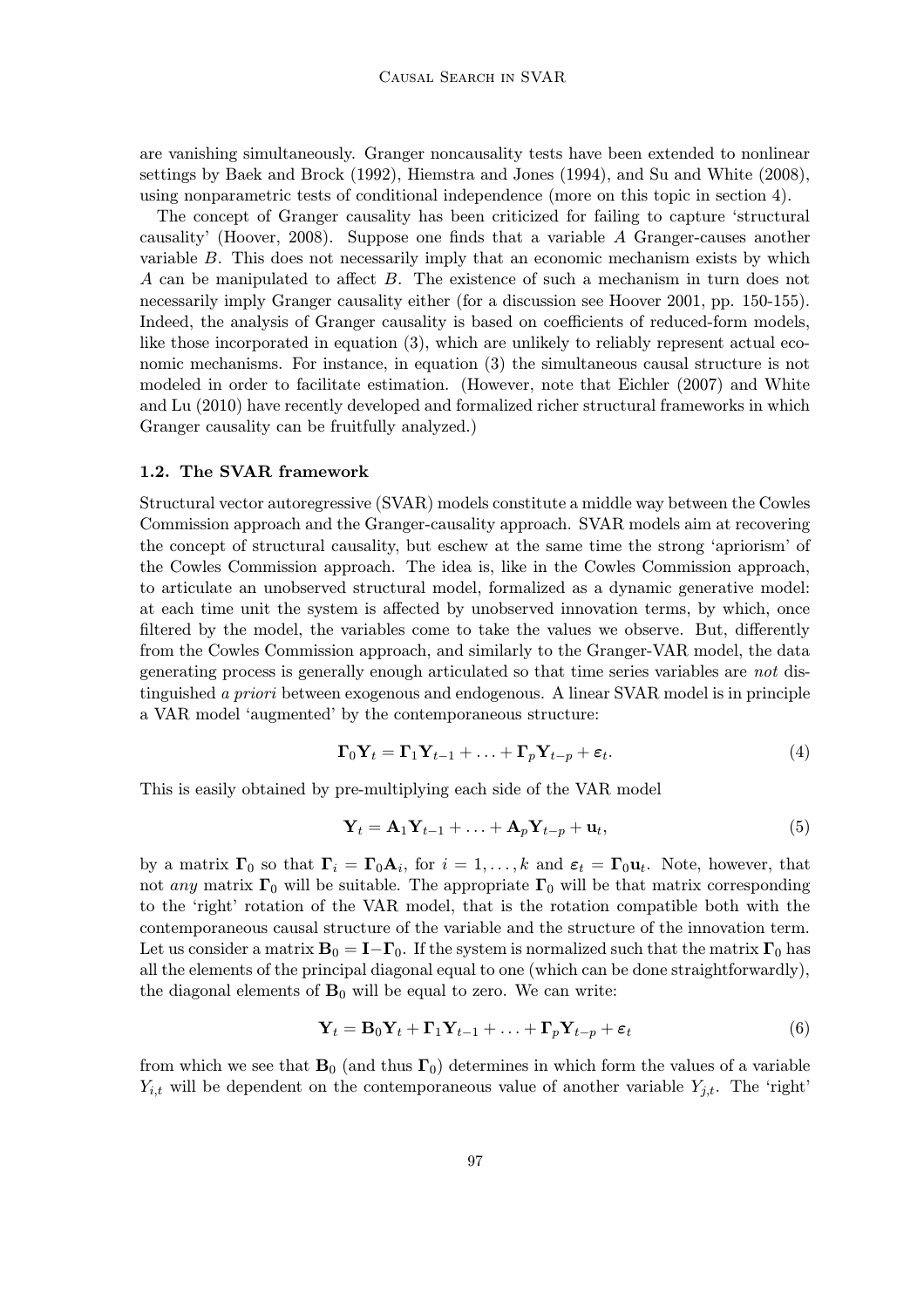rotation will also be the one which makes  $\varepsilon_t$  a vector of authentic innovation terms, which are expected to be independent (not only over time, but also contemporaneously) sources or shocks.

In the literature, different methods have been proposed to identify the SVAR model (4) on the basis of the estimation of the VAR model (5). Notice that there are more unobserved parameters in (4), whose number amounts to  $k^2(p+1)$ , than parameters that can be estimated from (5), which are  $k^2p + k(k+1)/2$ , so one has to impose at least  $k(k-1)/2$  restrictions on the system. One solution to this problem is to get a rotation of (5) such that the covariance matrix of the SVAR residuals  $\Sigma_{\varepsilon}$  is diagonal, using the Cholesky factorization of the estimated residuals  $\Sigma_{\mathbf{u}}$ . That is, let **P** be the lower-triangular Cholesky factorization of  $\Sigma_{\bf u}$  (i.e.  $\Sigma_{\bf u} = {\bf P} {\bf P}'$ ), let **D** be a  $k \times k$  diagonal matrix with the same diagonal as **P**, and let  $\Gamma_0 = \mathbf{DP}^{-1}$ . By pre-multiplying (5) by  $\Gamma_0$ , it turns out that  $\Sigma_{\varepsilon} = E[\Gamma_0 \mathbf{u}_t \mathbf{u}_t' \Gamma_0'] = \mathbf{D} \mathbf{D}'$ , which is diagonal. A problem with this method is that **P** changes if the ordering of the variables  $(Y_{1t}, \ldots, Y_{kt})'$  in  $\mathbf{Y}_t$  and, consequently, the order of residuals in  $\Sigma_{u}$ , changes. Since researchers who estimate a SVAR are often exclusively interested on tracking down the effect of a structural shock  $\varepsilon_{it}$  on the variables  $Y_{1,t}, \ldots, Y_{k,t}$ over time (impulse response functions), Sims (1981) suggested investigating to what extent the impulse response functions remain robust under changes of the order of variables.

Popular alternatives to the Cholesky identification scheme are based either on the use of a priori, theory-based, restrictions or on the use of long-run restrictions. The former solution consists in imposing economically plausible constraints on the contemporaneous interactions among variables (Blanchard and Watson, 1986; Bernanke, 1986) and has the drawback of ultimately depending on the a priori reliability of economic theory, similarly to the Cowles Commission approach. The second solution is based on the assumptions that certain economic shocks have long-run effect to other variables, but do not influence in the long-run the level of other variables (see Shapiro and Watson, 1988; Blanchard and Quah, 1989; King et al., 1991). This approach has been criticized as not being very reliable unless strong a priori restrictions are imposed (see Faust and Leeper, 1997).

In the rest of the paper, we first present a method, based on the graphical causal model framework, to identify the SVAR (section 2). This method is based on conditional independence tests among the estimated residuals of the VAR estimated model. Such tests rely on the assumption that the shocks affecting the model are Gaussian. We then relax the Gaussianity assumption and present a method to identify the SVAR model based on independent component analysis (section 3). Here the main assumption is that shocks are non-Gaussian and independent. Finally (section 4), we explore the possibility of extending the framework for causal inference to a nonparametric setting. In section 5 we wrap up the discussion and conclude by formulating some open questions.

# 2. SVAR identification via graphical causal models

#### 2.1. Background

A data-driven approach to identify the structural VAR is based on the analysis of the estimated residuals  $\hat{\mathbf{u}}_t$ . Notice that when a basic VAR model is estimated (equation 3), the information about contemporaneous causal dependence is incorporated exclusively in the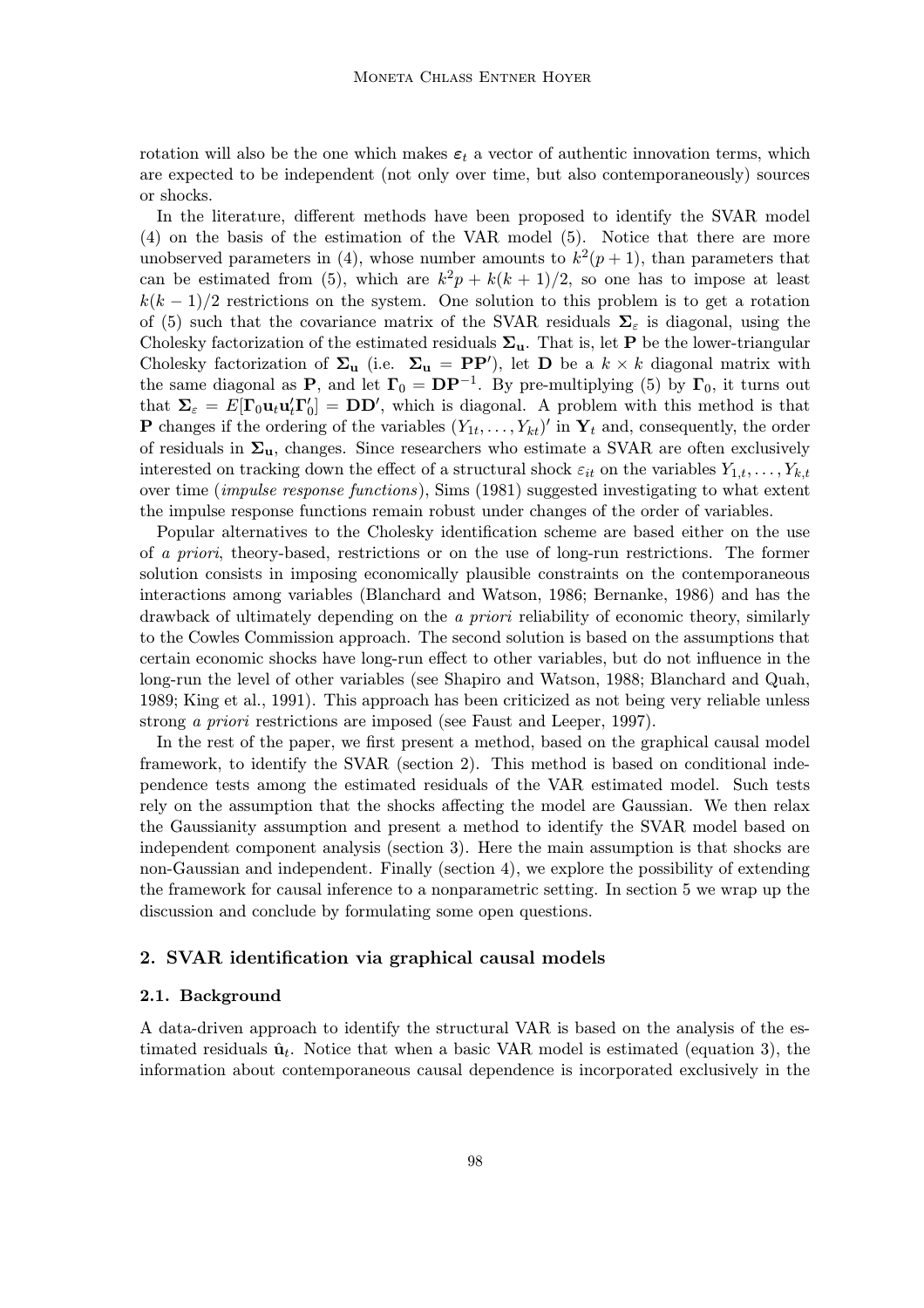residuals (being not modeled among the variables). Graphical causal models, as originally developed by Pearl (2000) and Spirtes et al. (2000), represent an efficient method to recover, at least in part, the contemporaneous causal structure moving from the analysis of the conditional independencies among the estimated residuals. Once the contemporaneous causal structure is recovered, the estimation of the lagged autoregressive coefficients permits us to identify the complete SVAR model.

This approach was initiated by Swanson and Granger (1997), who proposed to test whether a particular causal order of the VAR is in accord with the data by testing all the partial correlations of order one among error terms and checking whether some partial correlations are vanishing. Reale and Wilson (2001), Bessler and Lee (2002), Demiralp and Hoover (2003), and Moneta (2008) extended the approach by using the partial correlations of the VAR residuals as input to graphical causal model search algorithms.

In graphical causal models, the structural model is represented as a causal graph (a Directed Acyclic Graph if the presence of causal loops is excluded), in which each node represents a random variable and each edge a causal dependence. Furthermore, a set of assumptions or 'rules of inference' are formulated, which regulate the relationship between causal and probabilistic dependencies: the causal Markov and the faithfulness conditions (Spirtes et al., 2000). The former restricts the joint probability distribution of modeled variables: each variable is independent of its graphical non-descendants conditional on its graphical parents. The latter makes causal discovery possible: all of the conditional independence relations among the modeled variables follow from the causal Markov condition. Thus, for example, if the causal structure is represented as  $Y_{1t} \rightarrow Y_{2t} \rightarrow Y_{t,3}$ , it follows from the Markov condition that  $Y_{1,t} \perp Y_{3,t}|Y_{2,t}$ . If, on the other hand, the only (conditional) independence relation among  $Y_{1,t}, Y_{2,t}, Y_{3,t}$  is  $Y_{1,t} \perp Y_{3,t}$ , it follows from the faithfulness condition that  $Y_{1,t} \rightarrow Y_{3,t} \leftarrow Y_{2,t}$ .

Constraint-based algorithms for causal discovery, like for instance, PC, SGS, FCI (Spirtes et al. 2000), or CCD (Richardson and Spirtes 1999), use tests of conditional independence to constrain the possible causal relationships among the model variables. The first step of the algorithm typically involves the formation of a complete undirected graph among the variables so that they are all connected by an undirected edge. In a second step, conditional independence relations (or d-separations, which are the graphical characterization of conditional independence) are merely used to erase edges and, in further steps, to direct edges. The output of such algorithms are not necessarily one single graph, but a class of Markov equivalent graphs.

There is nothing neither in the Markov or faithfulness condition, nor in the constraintbased algorithms that limits them to linear and Gaussian settings. Graphical causal models do not require per se any a priori specification of the functional dependence between variables. However, in applications of graphical models to SVAR, conditional independence is ascertained by testing vanishing partial correlations (Swanson and Granger, 1997; Bessler and Lee, 2002; Demiralp and Hoover, 2003; Moneta, 2008). Since normal distribution guarantees the equivalence between zero partial correlation and conditional independence, these applications deal de facto with linear and Gaussian processes.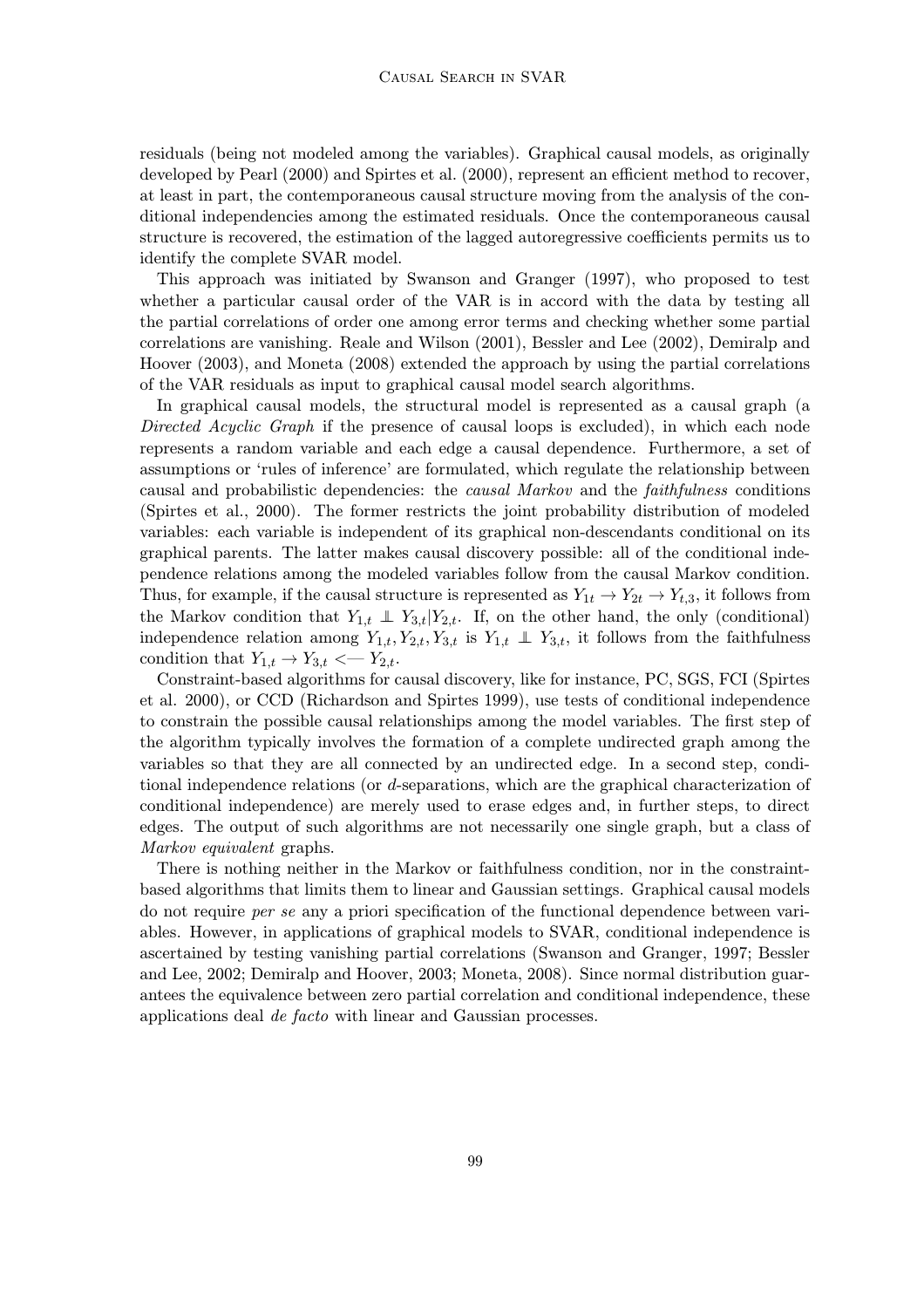#### 2.2. Testing residuals zero partial correlations

There are alternative methods to test zero partial correlations among the error terms  $\hat{u}_t$  $(u_{1t},\ldots,u_{kt})'$ . Swanson and Granger (1997) use the partial correlation coefficient. That is, in order to test, for instance,  $\rho(u_{it}, u_{kt}|u_{it}) = 0$ , they use the standard t statistics from a least square regression of the model:

$$
u_{it} = \alpha_j u_{jt} + \alpha_k u_{kt} + \varepsilon_{it},\tag{7}
$$

on the basis that  $\alpha_k = 0 \Leftrightarrow \rho(u_{it}, u_{kt}|u_{it}) = 0$ . Since Swanson and Granger (1997) impose the partial correlation constraints looking only at the set of partial correlations of order one (that is conditioned on only one variable), in order to run their tests they consider regression equations with only two regressors, as in equation (7).

Bessler and Lee (2002) and Demiralp and Hoover (2003) use Fisher's z that is incorporated in the software TETRAD (Scheines et al., 1998):

$$
z(\rho_{XY\mathbf{K}},T) = \frac{1}{2}\sqrt{T-|\mathbf{K}|-3}\,\log\left(\frac{|1+\rho_{XY\mathbf{K}}|}{|1-\rho_{XY\mathbf{K}}|},\right) \tag{8}
$$

where  $|{\bf K}|$  equals the number of variables in  ${\bf K}$  and T the sample size. If the variables (for instance  $X = u_{it}$ ,  $Y = u_{kt}$ ,  $\mathbf{K} = (u_{jt}, u_{ht})$  are normally distributed, we have that

$$
z(\rho_{XY\mathbf{K}},T) - z(\hat{\rho}_{XY\mathbf{K}},T) \sim N(0,1)
$$
\n(9)

(see Spirtes et al., 2000, p.94).

A different approach, which takes into account the fact that correlations are obtained from residuals of a regression, is proposed by Moneta (2008). In this case it is useful to write the VAR model of equation (3) in a more compact form:

$$
\mathbf{Y}_t = \mathbf{\Pi}' \mathbf{X}_t + \mathbf{u}_t, \tag{10}
$$

where  $\mathbf{X}'_t = [\mathbf{Y}'_{t-1}, ..., \mathbf{Y}'_{t-p}]$ , which has dimension  $(1 \times kp)$  and  $\mathbf{\Pi}' = [\mathbf{A}_1, ..., \mathbf{A}_p]$ , which has dimension  $(k \times kp)$ . In case of stable VAR process (see next subsection), the conditional maximum likelihood estimate of  $\Pi$  for a sample of size  $T$  is given by

$$
\hat{\mathbf{\Pi}}' = \left[\sum_{t=1}^T \mathbf{Y}_t \mathbf{X}_t'\right] \left[\sum_{t=1}^T \mathbf{X}_t \mathbf{X}_t'\right]^{-1}.
$$

Moreover, the *i*<sup>th</sup> row of  $\hat{\Pi}'$  is

$$
\hat{\pi}'_i = \left[\sum_{t=1}^T Y_{it} \mathbf{X}'_t\right] \left[\sum_{t=1}^T \mathbf{X}_t \mathbf{X}'_t\right]^{-1},
$$

which coincides with the estimated coefficient vector from an OLS regression of  $Y_{it}$  on  $\mathbf{X}_t$  (Hamilton 1994: 293). The maximum likelihood estimate of the matrix of variance and covariance among the error terms  $\Sigma_u$  turns out to be  $\hat{\Sigma}_u = (1/T) \sum_{t=1}^T \hat{\mathbf{u}}_t \hat{\mathbf{u}}_t^t$ , where  $\hat{\mathbf{u}}_t = \mathbf{Y}_t - \hat{\mathbf{\Pi}}' \mathbf{X}_t$ . Therefore, the maximum likelihood estimate of the covariance between  $u_{it}$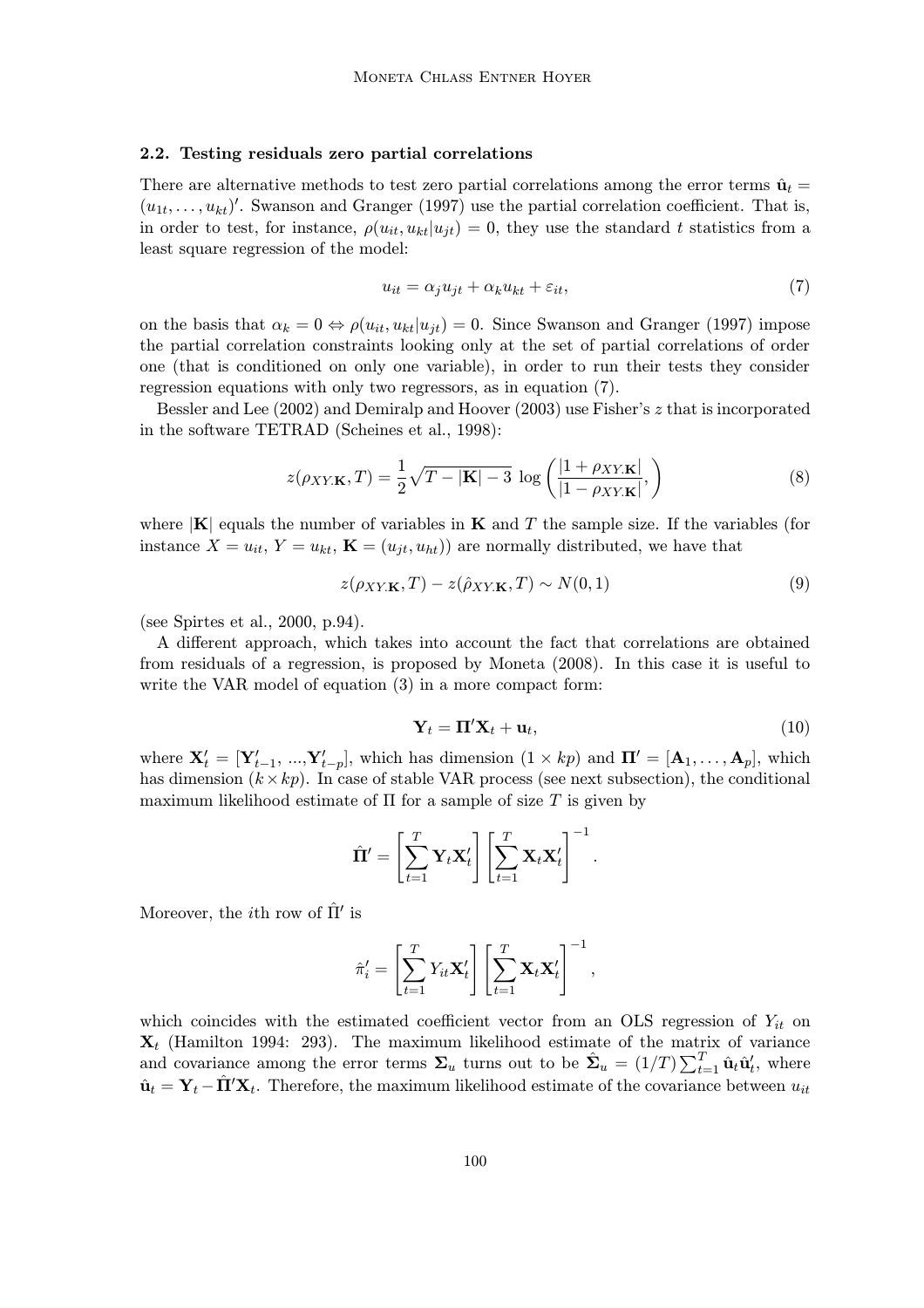and  $u_{jt}$  is given by the  $(i, j)$  element of  $\hat{\Sigma}_u$ :  $\hat{\sigma}_{ij} = (1/T) \sum_{t=1}^T \hat{u}_{it} \hat{u}_{jt}$ . Denoting by  $\sigma_{ij}$  the  $(i, j)$  element of  $\Sigma_u$ , let us first define the following matrix transform operators: vec, which stacks the columns of a  $k \times k$  matrix into a vector of length  $k^2$  and vech, which vertically stacks the elements of a  $k \times k$  matrix on or below the principal diagonal into a vector of length  $k(k+1)/2$ . For example:

$$
\text{vec}\left[\begin{array}{c} \sigma_{11}\sigma_{12} \\ \sigma_{21}\sigma_{22} \end{array}\right] = \left[\begin{array}{c} \sigma_{11} \\ \sigma_{21} \\ \sigma_{12} \\ \sigma_{22} \end{array}\right], \quad \text{vech}\left[\begin{array}{c} \sigma_{11}\sigma_{12} \\ \sigma_{21}\sigma_{22} \end{array}\right] = \left[\begin{array}{c} \sigma_{11} \\ \sigma_{21} \\ \sigma_{22} \end{array}\right].
$$

The process being stationary and the error terms Gaussian, it turns out that:

$$
\sqrt{T} \left[ \text{vech}(\hat{\mathbf{\Sigma}}_u) - \text{vech}(\mathbf{\Sigma}_u) \right] \stackrel{d}{\longrightarrow} N(\mathbf{0}, \, \mathbf{\Omega}), \tag{11}
$$

where  $\mathbf{\Omega} = 2\mathbf{D}_k^+(\mathbf{\Sigma}_u \otimes \mathbf{\Sigma}_u)(\mathbf{D}_k^+)$ ,  $\mathbf{D}_k^+ \equiv (\mathbf{D}_k'\mathbf{D}_k)^{-1}\mathbf{D}_k'$ ,  $\mathbf{D}_k$  is the unique  $(k^2 \times k(k+1)/2)$ matrix satisfying  $\mathbf{D}_k$  vech $(\mathbf{\Omega}) = \text{vec}(\mathbf{\Omega})$ , and ⊗ denotes the Kronecker product (see Hamilton 1994: 301). For example, for  $k = 2$ , we have,

$$
\sqrt{T}\begin{bmatrix} \hat{\sigma}_{11} - \sigma_{11} \\ \hat{\sigma}_{12} - \sigma_{12} \\ \hat{\sigma}_{22} - \sigma_{22} \end{bmatrix} \xrightarrow{d} N\left(\begin{bmatrix} 0 \\ 0 \\ 0 \end{bmatrix}, \begin{bmatrix} 2\sigma_{11}^2 & 2\sigma_{11}\sigma_{12} & 2\sigma_{12}^2 \\ 2\sigma_{11}\sigma_{12} & \sigma_{11}\sigma_{22} + \sigma_{12}^2 & 2\sigma_{12}\sigma_{22} \\ 2\sigma_{12}^2 & 2\sigma_{12}\sigma_{22} & 2\sigma_{22}^2 \end{bmatrix}\right)
$$

Therefore, to test the null hypothesis that  $\rho(u_{it}, u_{it}) = 0$  from the VAR estimated residuals, it is possible to use the Wald statistic:

$$
\frac{T(\hat{\sigma}_{ij})^2}{\hat{\sigma}_{ii}\hat{\sigma}_{jj} + \hat{\sigma}_{ij}^2} \approx \chi^2(1).
$$

The Wald statistic for testing vanishing partial correlations of any order is obtained by applying the delta method, which suggests that if  $X_T$  is a  $(r \times 1)$  sequence of vector-valued random-variables and if  $[\sqrt{T}(X_{1T}-\theta_1),\ldots,\sqrt{T}(X_{rT}-\theta_r)] \longrightarrow N(\mathbf{0},\Sigma)$  and  $h_1,\ldots,h_r$ are r real-valued functions of  $\theta = (\theta_1, \ldots, \theta_r), h_i : \mathbb{R}^r \to \mathbb{R}$ , defined and continuously differentiable in a neighborhood  $\omega$  of the parameter point  $\theta$  and such that the matrix  $B = ||\partial h_i / \partial \theta_i||$  of partial derivatives is nonsingular in  $\omega$ , then:

$$
[\sqrt{T}[h_1(X_T) - h_1(\theta)], \ldots, \sqrt{T}[h_r(X_T) - h_r(\theta)]] \stackrel{d}{\longrightarrow} N(\mathbf{0}, B\Sigma B')
$$

(see Lehmann and Casella 1998: 61).

Thus, for  $k = 4$ , suppose one wants to test  $corr(u_{1t}, u_{3t}|u_{2t}) = 0$ . First, notice that  $\rho(u_1, u_3|u_2) = 0$  if and only if  $\sigma_{22}\sigma_{13} - \sigma_{12}\sigma_{23} = 0$  (by definition of partial correlation). One can define a function  $g: \mathbf{R}^{k(k+1)/2} \to \mathbf{R}$ , such that  $g(vech(\Sigma_u)) = \sigma_{22}\sigma_{13} - \sigma_{12}\sigma_{23}$ . Thus,

$$
\nabla g' = (0, -\sigma_{23}, \sigma_{22}, 0, \sigma_{13}, -\sigma_{12}, 0, 0, 0, 0).
$$

Applying the delta method:

$$
\sqrt{T}[(\hat{\sigma}_{22}\hat{\sigma}_{13}-\hat{\sigma}_{12}\hat{\sigma}_{23})\;-\;(\sigma_{22}\sigma_{13}-\sigma_{12}\sigma_{23})]\stackrel{d}{\longrightarrow}N(0,\nabla g'\Omega\nabla g).
$$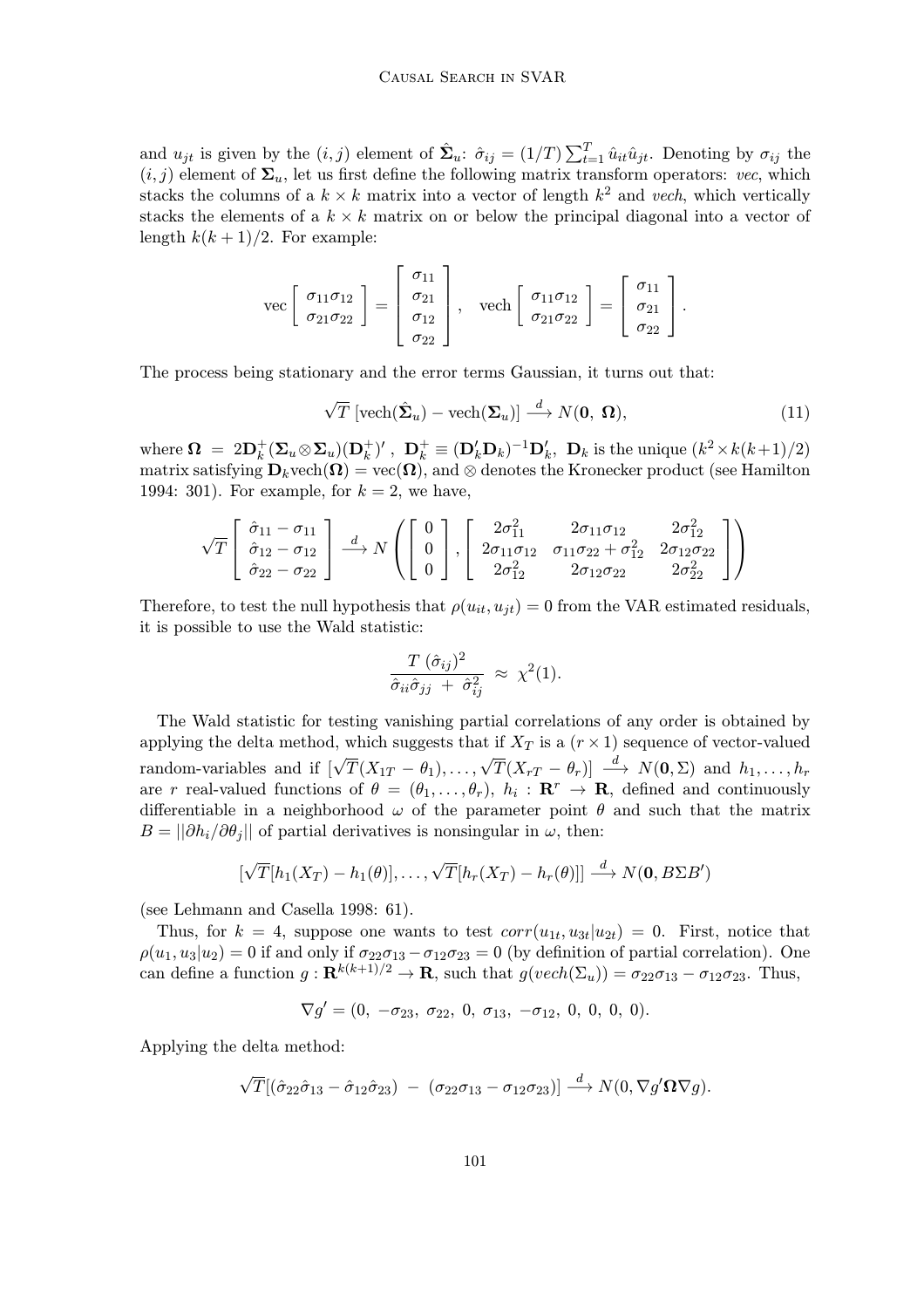The Wald test of the null hypothesis  $corr(u_{1t}, u_{3t}|u_{2t}) = 0$  is given by:

$$
\frac{T(\hat{\sigma}_{22}\hat{\sigma}_{13}-\hat{\sigma}_{12}\hat{\sigma}_{23})^2}{\nabla g'\Omega\nabla g} \approx \chi^2(1).
$$

Tests for higher order correlations and for  $k > 4$  follow analogously (see also Moneta, 2003). This testing procedure has the advantage, with respect to the alternative methods, to be straightforwardly applied to the case of cointegrated data, as will be explained in the next subsection.

#### 2.3. Cointegration case

A typical feature of economic time series data in which there is some form of causal dependence is cointegration. This term denotes the phenomenon that nonstationary processes can have linear combinations that are stationary. That is, suppose that each component  $Y_{it}$  of  $\mathbf{Y}_t = (Y_{1t}, \ldots, Y_{kt})'$ , which follows the VAR process

$$
\mathbf{Y}_t = \mathbf{A}_1 \mathbf{Y}_{t-1} + \ldots + \mathbf{A}_p \mathbf{Y}_{t-p} + \mathbf{u}_t,
$$

is nonstationary and integrated of order one ( $\sim I(1)$ ). This means that the VAR process  $\mathbf{Y}_t$  is not stable, i.e.  $\det(I_k - A_1z - A_pz^p)$  is equal to zero for some  $|z| \leq 1$  (Lütkepohl, 2006), and that each component  $\Delta Y_{it}$  of  $\Delta \mathbf{Y}_t = (\mathbf{Y}_t - \mathbf{Y}_{t-1})$  is stationary  $(I(0))$ , that is it has time-invariant means, variances and covariance structure. A linear combination between between the elements of  $Y_t$  is called a *cointegrating relationship* if there is a linear combination  $c_1Y_{1t} + \ldots + c_kY_{kt}$  which is stationary  $(I(0))$ .

If it is the case that the VAR process is unstable with the presence of cointegrating relationships, it is more appropriate (Lütkepohl, 2006; Johansen, 2006) to estimate the following re-parametrization of the VAR model, called Vector Error Correction Model (VECM):

$$
\Delta \mathbf{Y}_t = \mathbf{F}_1 \Delta \mathbf{Y}_{t-1} + \ldots + \mathbf{F}_{p-1} \Delta \mathbf{Y}_{t-p+1} - \mathbf{G} \mathbf{Y}_{t-p} + \mathbf{u}_t, \tag{12}
$$

where  $\mathbf{F}_i = -(\mathbf{I}_k - \mathbf{A}_1 - \ldots - \mathbf{A}_i)$ , for  $i = 1, \ldots, p-1$  and  $\mathbf{G} = \mathbf{I}_k - \mathbf{A}_1 - \ldots - \mathbf{A}_p$ . The  $(k \times k)$  matrix G has rank r and thus G can be written as HC with H and C' of dimension  $(k \times r)$  and of rank  $r$ .  $\mathbf{C} \equiv [c_1, \ldots, c_r]'$  is called the *cointegrating matrix*.

Let  $\tilde{\mathbf{C}}, \tilde{\mathbf{H}},$  and  $\tilde{\mathbf{F}}_i$  be the maximum likelihood estimator of  $\mathbf{C}, \mathbf{H}, \mathbf{F}$  according to Johansen's (1988, 1991) approach. Then the asymptotic distribution of  $\mathbf{\Sigma}_u$ , that is the maximum likelihood estimator of the covariance matrix of  $u_t$ , is:

$$
\sqrt{T} \left[ \text{vech}(\tilde{\mathbf{\Sigma}}_u) - \text{vech}(\mathbf{\Sigma}_u) \right] \stackrel{d}{\longrightarrow} N(\mathbf{0}, 2\mathbf{D}_k^+(\mathbf{\Sigma}_u \otimes \mathbf{\Sigma}_u) \mathbf{D}_k^{+'}), \tag{13}
$$

which is equivalent to equation (11) (see it again for the definition of the various operators). Thus, it turns out that the asymptotic distribution of the maximum likelihood estimator  $\Sigma_u$  is the same as the OLS estimation  $\Sigma_u$  for the case of stable VAR.

Thus, the application of the method described for testing residuals zero partial correlations can be applied straightforwardly to cointegrated data. The model is estimated as a VECM error correction model using Johansen's (1988, 1991) approach, correlations are tested exploiting the asymptotic distribution of  $\tilde{\Sigma}_u$  and finally can be parameterized back in its VAR form of equation (3).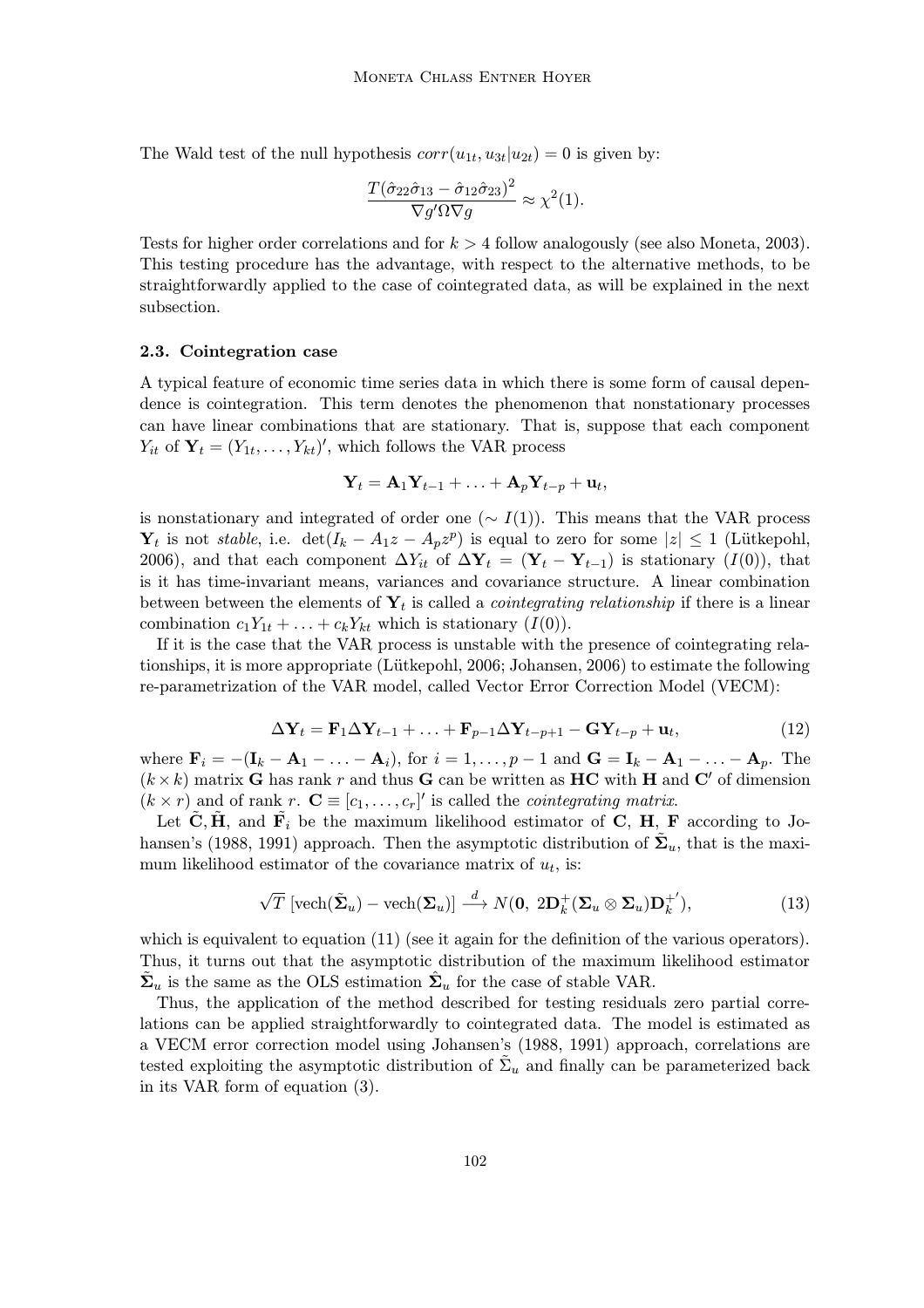## 2.4. Summary of the search procedure

The graphical causal models approach to SVAR identification, which we suggest in case of Gaussian and linear processes, can be summarized as follows.

Step 1 Estimate the VAR model  $Y_t = A_1Y_{t-1} + ... + A_pY_{t-p} + u_t$  with the usual specification tests about normality, zero autocorrelation of residuals, lags, and unit roots (see Lütkepohl, 2006). If the hypothesis of nonstationarity is rejected, estimate the VAR model via OLS (equivalent to MLE under the assumption of normality of the errors). If unit root tests do not reject  $I(1)$  nonstationarity in the data, specify the model as VECM testing the presence of cointegrating relationships. If tests suggest the presence of cointegrating relationships, estimate the model as VECM. If cointegration is rejected estimate the VAR models taking first difference.

**Step 2** Run tests for zero partial correlations between the elements  $u_{1t}, \ldots, u_{kt}$  of  $\mathbf{u}_t$  using the Wald statistics on the basis of the asymptotic distribution of the covariance matrix of  $u_t$ . Note that not all possible partial correlations  $\rho(u_{it}, u_{it}|u_{ht}, \ldots)$  need to be tested, but only those necessary for step 3.

**Step 3** Apply a causal search algorithm to recover the causal structure among  $u_{1t}, \ldots, u_{kt}$ , which is equivalent to the causal structure among  $Y_{1t}, \ldots, Y_{kt}$  (cfr. section 1.2 and see Moneta 2003). In case of acyclic (no feedback loops) and causally sufficient (no latent variables) structure, the suggested algorithm is the PC algorithm of Spirtes et al. (2000, pp. 84-85). Moneta (2008) suggested few modifications to the PC algorithm in order to make the orientation of edges compatible with as many conditional independence tests as possible. This increases the computational time of the search algorithm, but considering the fact that VAR models deal with a few number of time series variables (rarely more than six to eight; see Bernanke et al. 2005), this slowing down does not create a serious concern in this context. Table 1 reports the modified PC algorithm. In case of acyclic structure without causal sufficiency (i.e. possibly including latent variables), the suggested algorithm is FCI (Spirtes et al. 2000, pp. 144-145). In the case of no latent variables and in the presence of feedback loops, the suggested algorithm is CCD (Richardson and Spirtes, 1999). There is no algorithm in the literature which is consistent for search when both latent variables and feedback loops may be present. If the goal of the study is only impulse response analysis (i.e. tracing out the effects of structural shocks  $\varepsilon_{1t}, \ldots, \varepsilon_{kt}$  on  $Y_t, Y_{t-1}, \ldots$ ) and neither contemporaneous feedbacks nor latent variables can be excluded a priori, a possible solution is to apply only steps (A) and (B) of the PC algorithm. If the resulting set of possible causal structures (represented by an undirected graph) contains a manageable number of elements, one can study the characteristics of the impulse response functions which are robust across all the possible causal structures, where the presence of both feedbacks and latent variables is allowed (Moneta, 2004).

Step 4 Calculate structural coefficients and impulse response functions. If the output of Step 3 is a set of causal structures, run sensitivity analysis to investigate the robustness of the conclusions under the different possible causal structures. Bootstrap procedures may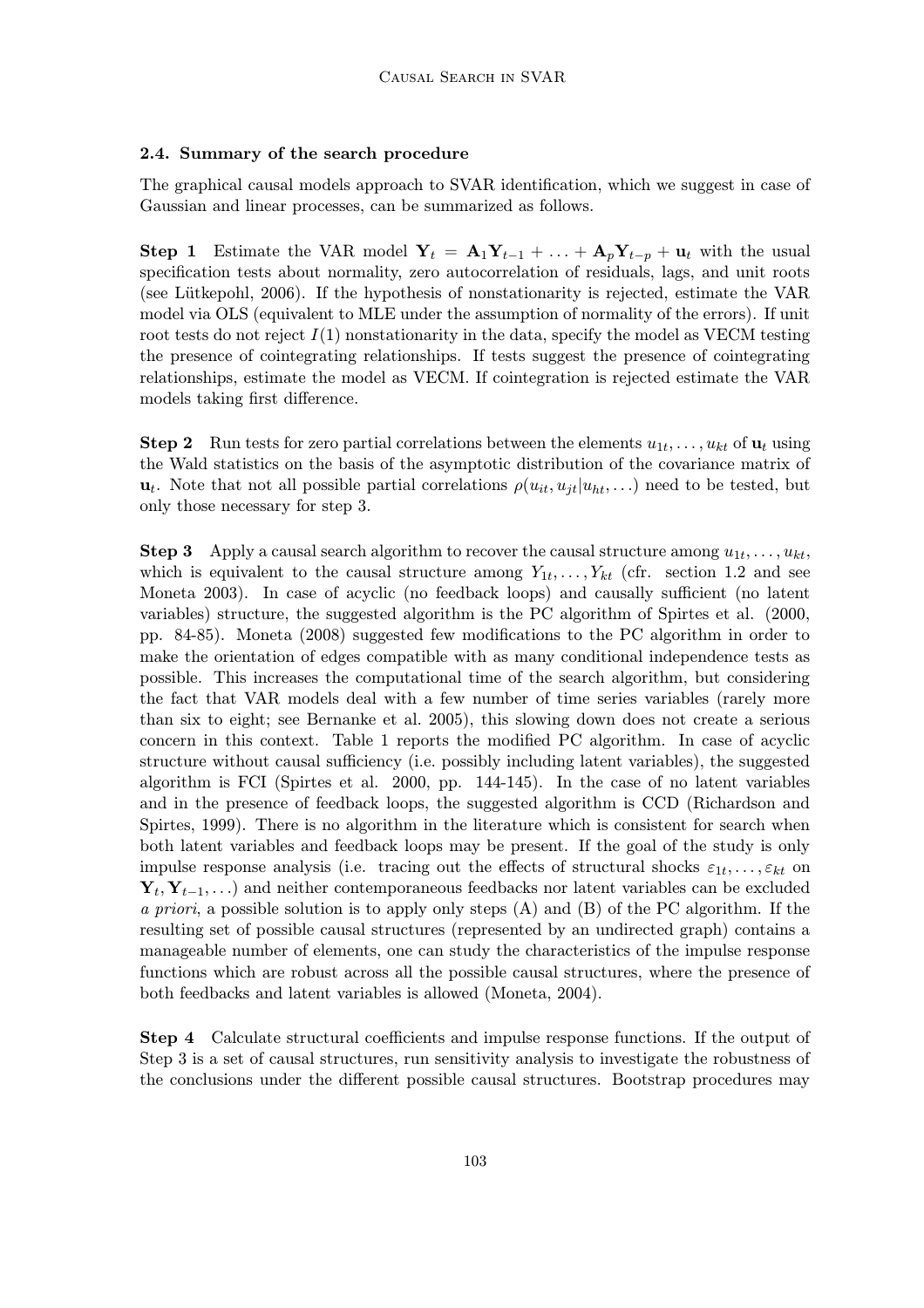also be applied to determine which is the most reliable causal order (see simulations and applications in Demiralp et al., 2008).

#### 3. Identification via independent component analysis

The methods considered in the previous section use tests for zero partial correlation on the VAR-residuals to obtain (partial) information about the contemporaneous structure in an SVAR model with Gaussian shocks. In this section we show how non-Gaussian and independent shocks can be exploited for model identification by using the statistical method of 'Independent Component Analysis' (ICA, see Comon (1994); Hyvärinen et al. (2001)). The method is again based on the VAR-residuals  $\mathbf{u}_t$  which can be obtained as in the Gaussian case by estimating the VAR model using for example ordinary least squares or least absolute deviations, and can be tested for non-Gaussianity using any normality test (such as the Shapiro-Wilk or Jarque-Bera test).

To motivate, we note that, from equations (3) and (4) (with matrix  $\Gamma_0$ ) or the Cholesky factorization in section 1.2 (with matrix  $\mathbf{PD}^{-1}$ ), the VAR-disturbances  $\mathbf{u}_t$  and the structural shocks  $\varepsilon_t$  are connected by

$$
\mathbf{u}_t = \mathbf{\Gamma}_0^{-1} \boldsymbol{\varepsilon}_t = \mathbf{P} \mathbf{D}^{-1} \boldsymbol{\varepsilon}_t \tag{14}
$$

with square matrices  $\Gamma_0$  and  $PD^{-1}$ , respectively. Equation (14) has two important properties: First, the vectors  $\mathbf{u}_t$  and  $\boldsymbol{\varepsilon}_t$  are of the same length, meaning that there are as many residuals as structural shocks. Second, the residuals  $\mathbf{u}_t$  are linear mixtures of the shocks  $\varepsilon_t$ , connected by the 'mixing matrix'  $\Gamma_0^{-1}$ . This resembles the ICA model, when placing certain assumptions on the shocks  $\varepsilon_t$ .

In short, the ICA model is given by  $x = As$ , where x are the mixed components, s the independent, non-Gaussian sources, and A a square invertible mixing matrix (meaning that there are as many mixtures as independent components). Given samples from the mixtures x, ICA estimates the mixing matrix A and the independent components s, by linearly transforming  $x$  in such a way that the dependencies among the independent components s are minimized. The solution is unique up to ordering, sign and scaling (Comon, 1994; Hyvärinen et al., 2001).

By comparing the ICA model  $\mathbf{x} = \mathbf{A}\mathbf{s}$  and equation (14), we see a one-to-one correspondence of the mixtures  $x$  to the residuals  $u_t$  and the independent components s to the shocks  $\varepsilon_t$ . Thus, to be able to apply ICA, we need to assume that the shocks are non-Gaussian and mutually independent. We want to emphasize that no specific non-Gaussian distribution is assumed for the shocks, but only that they cannot be Gaussian.<sup>1</sup> For the shocks to be mutually independent their joint distribution has to factorize into the product of the marginal distributions. In the non-Gaussian setting, this implies zero partial correlation, but the converse is not true (as opposed to the Gaussian case where the two statements are equivalent). Thus, for non-Gaussian distributions conditional independence is a much stronger requirement than uncorrelatedness.

Under the assumption that the shocks  $\varepsilon_t$  are non-Gaussian and independent, equation (14) follows exactly the ICA-model and applying ICA to the VAR residuals  $\mathbf{u}_t$  yields a unique solution (up to ordering, sign, and scaling) for the mixing matrix  $\Gamma_0^{-1}$  and the

<sup>1.</sup> Actually, the requirement is that at most one of the residuals can be Gaussian.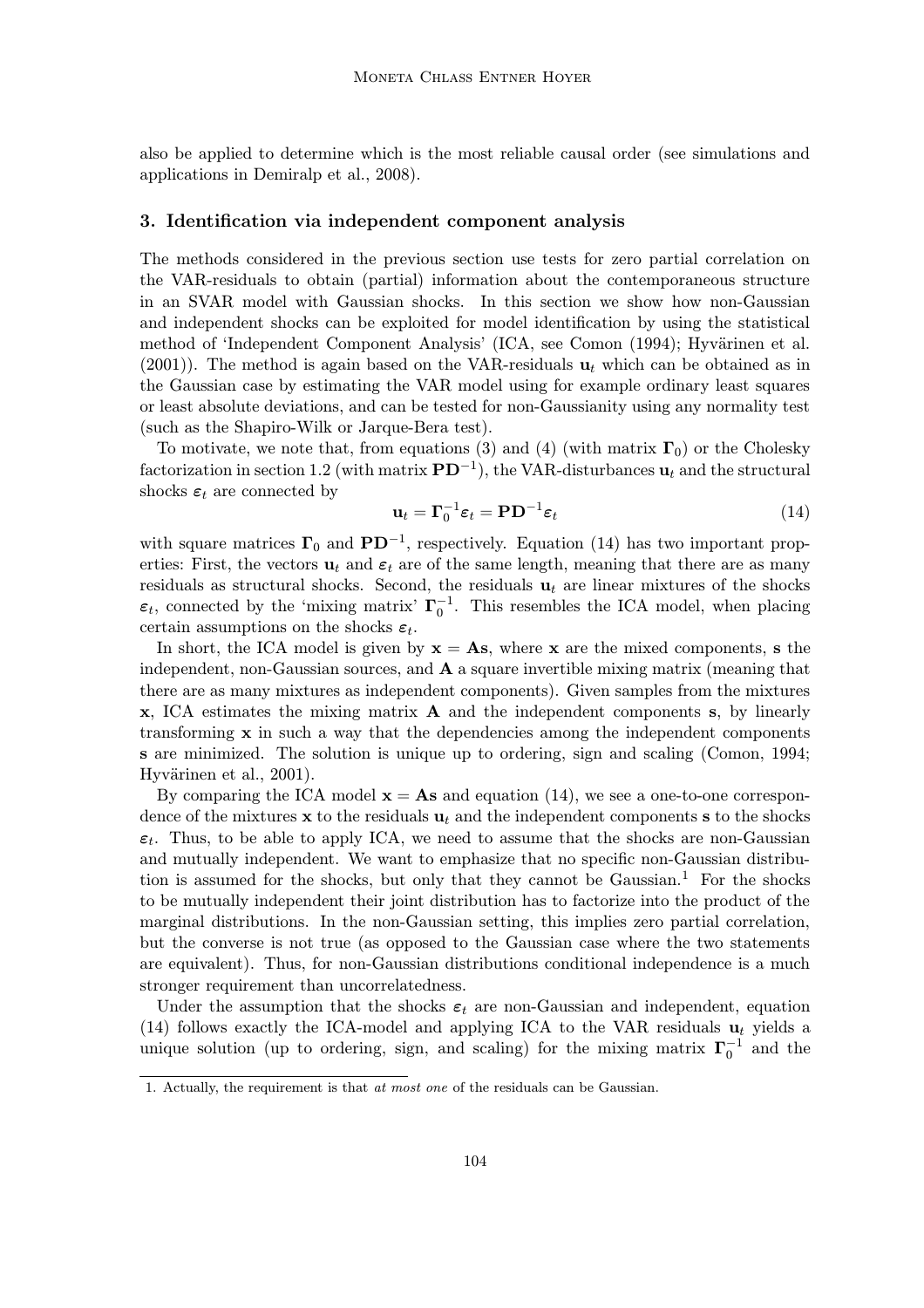# Table 1: Search algorithm (adapted from the PC Algorithm of Spirtes et al. (2000: 84-85); in bold character the modifications).

Under the assumption of Gaussianity conditional independence is tested by zero partial correlation tests.

(A): (connect everything): Form the complete undirected graph G on the vertex set  $u_{1t}, \ldots, u_{kt}$  so that each vertex is connected to any other vertex by an undirected edge. (B)(cut some edges):  $n = 0$ repeat : repeat : select an ordered pair of variables  $u_{ht}$  and  $u_{it}$  that are adjacent in  $\mathcal G$ such that the number of variables adjacent to  $u_{ht}$  is equal or greater than  $n + 1$ . Select a set S of n variables adjacent to  $u_{ht}$  such that  $u_{ti} \notin S$ . If  $u_{ht} \perp u_{it}|S$  delete edge  $u_{ht} \equiv u_{it}$  from  $\mathcal{G}$ ; until all ordered pairs of adjacent variables  $u_{ht}$  and  $u_{it}$  such that the number of variables adjacent to  $u_{ht}$  is equal or greater than  $n + 1$  and all sets S of n variables adjacent to  $u_{ht}$  such that  $u_{it} \notin S$  have been checked to see if  $u_{ht} \perp u_{it} | S;$  $n = n + 1;$ until for each ordered pair of adjacent variables  $u_{ht}$ ,  $u_{it}$ , the number of adjacent variables to  $u_{ht}$  is less than  $n + 1$ ; (C)(build colliders): for each triple of vertices  $u_{ht}$ ,  $u_{it}$ ,  $u_{jt}$  such that the pair  $u_{ht}$ ,  $u_{it}$  and the pair  $u_{it}$ ,  $u_{jt}$  are each adjacent in G but the pair  $u_{ht}$ ,  $u_{it}$  is not adjacent in G, orient  $u_{ht} - u_{it} - u_{it}$  as  $u_{ht} \rightarrow u_{it} \leftarrow u_{jt}$  if and only if  $u_{it}$  does not belong to **any set** of variables S such that  $u_{ht} \perp u_{it} | S;$ (D)(direct some other edges): repeat : if  $u_{at} \rightarrow u_{bt}$ ,  $u_{bt}$  and  $u_{ct}$  are adjacent,  $u_{at}$  and  $u_{ct}$  are not adjacent and  $u_{bt}$  belongs to every set S such that  $u_{at} \perp u_{ct}|S$ , then orient  $u_{bt} - u_{ct}$  as  $u_{bt} \longrightarrow u_{ct}$ ; if there is a directed path from  $u_{at}$  to  $u_{bt}$ , and an edge between  $u_{at}$  and  $u_{bt}$ , then orient  $u_{at} - u_{bt}$  as  $u_{at} \longrightarrow u_{bt}$ ;

until no more edges can be oriented.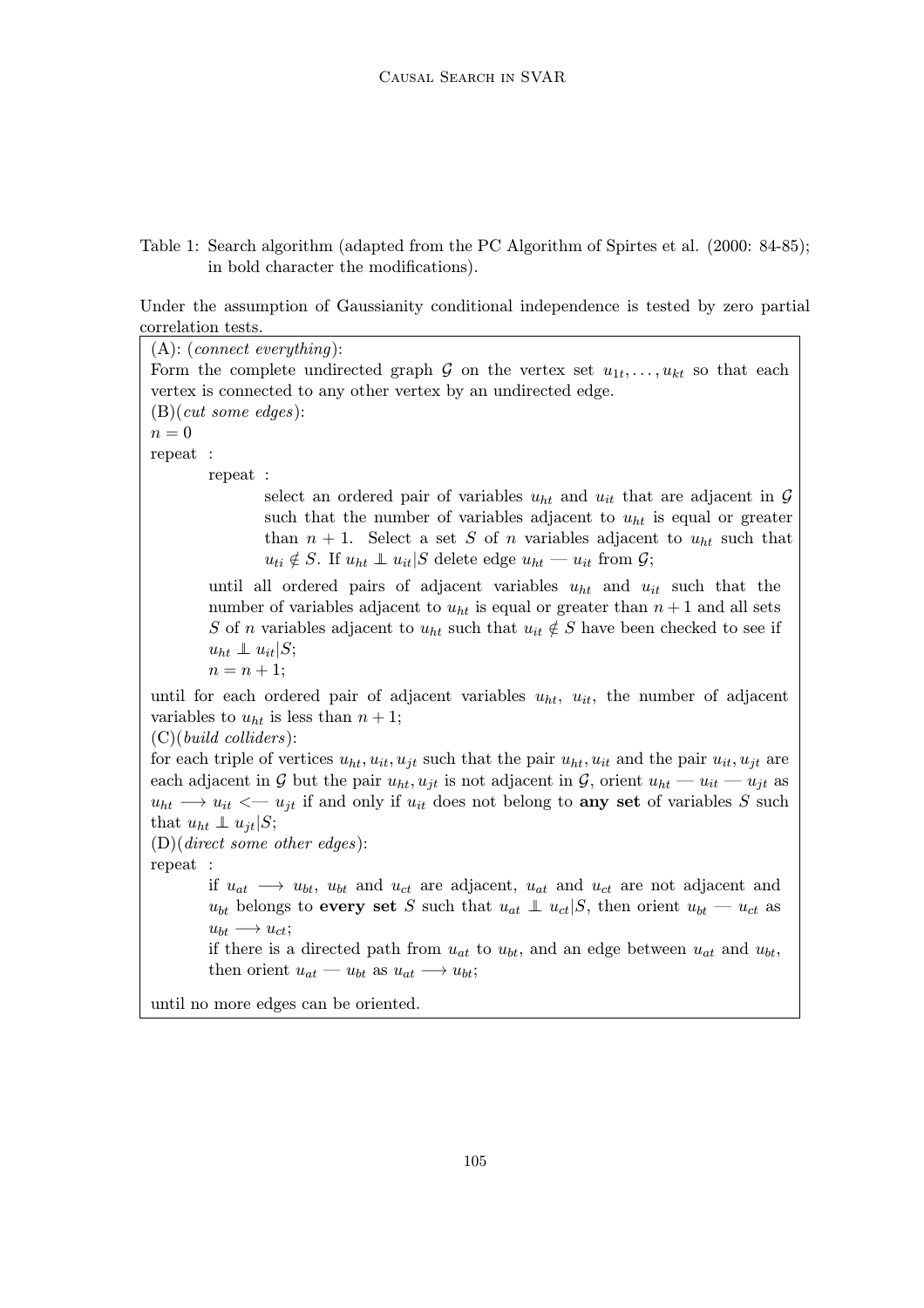independent components  $\varepsilon_t$  (i.e. the structural shocks in our case). However, the ambiguities of ICA make it hard to directly interpret the shocks found by ICA since without further analysis we cannot relate the shocks directly to the measured variables.

Hence, we assume that the residuals  $\mathbf{u}_t$  follow a linear non-Gaussian acyclic model (Shimizu et al., 2006), which means that the contemporaneous structure is represented by a DAG (directed acyclic graph). In particular, the model is given by

$$
\mathbf{u}_t = \mathbf{B}_0 \mathbf{u}_t + \boldsymbol{\varepsilon}_t \tag{15}
$$

with a matrix  $B_0$ , whose diagonal elements are all zero and, if permuted according to the causal order, is strictly lower triangular. By rewriting equation (15) we see that

$$
\Gamma_0 = \mathbf{I} - \mathbf{B}_0. \tag{16}
$$

From this equation it follows that the matrix  $B_0$  describes the contemporaneous structure of the variables  $Y_t$  in the SVAR model as shown in equation (6). Thus, if we can identify the matrix  $\mathbf{\Gamma}_0$ , we also obtain the matrix  $\mathbf{B}_0$  for the contemporaneous effects. As pointed out above, the matrix  $\Gamma_0^{-1}$  (and hence  $\Gamma_0$ ) can be estimated using ICA up to ordering, scaling, and sign. With the restriction of  $B_0$  representing an acyclic system, we can resolve these ambiguities and are able to fully identify the model. For simplicity, let us assume that the variables are arranged according to a causal ordering, so that the matrix  $B_0$  is strictly lower triangular. From equation (16) then follows that the matrix  $\Gamma_0$  is lower triangular with all ones on the diagonal. Using this information, the ambiguities of ICA can be resolved in the following way.

The lower triangularity of  $B_0$  allows us to find the unique permutation of the rows of  $\Gamma_0$ , which yields all non-zero elements on the diagonal of  $\Gamma_0$ , meaning that we replace the matrix  $\Gamma_0$  with  $\mathbf{Q}_1\Gamma_0$  where  $\mathbf{Q}_1$  is the uniquely determined permutation matrix. Finding this permutation resolves the ordering-ambiguity of ICA and links the shocks  $\varepsilon_t$  to the components of the residuals  $\mathbf{u}_t$  in a one-to-one manner. The sign- and scaling-ambiguity is now easy to fix by simply dividing each row of  $\Gamma_0$  (the row-permuted version from above) by the corresponding diagonal element yielding all ones on the diagonal, as implied by Equation (16). This ensures that the connection strength of the shock  $\varepsilon_t$  on the residual  $\mathbf{u}_t$ is fixed to one in our model (Equation (15)).

For the general case where  $B_0$  is not arranged in the causal order, the above arguments for solving the ambiguities still apply. Furthermore, we can find the causal order of the contemporaneous variables by performing simultaneous row- and column-permutations on  $\Gamma_0$  yielding the matrix closest to lower triangular, in particular  $\tilde{\Gamma}_0 = Q_2 \Gamma_0 Q'_2$  with an appropriate permutation matrix  $\mathbf{Q}_2$ . In case non of these permutations leads to a close to lower triangular matrix a warning is issued.

Essentially, the assumption of acyclicity allows us to uniquely connect the structural shocks  $\varepsilon_t$  to the components of  $\mathbf{u}_t$  and fully identify the contemporaneous structure. Details of the procedure can be found in (Shimizu et al., 2006; Hyvärinen et al., 2010). In the sense of the Cholesky factorization of the covariance matrix explained in Section 1 (with  $PD^{-1} = \Gamma_0^{-1}$ ), full identifiability means that a causal order among the contemporaneous variables can be determined.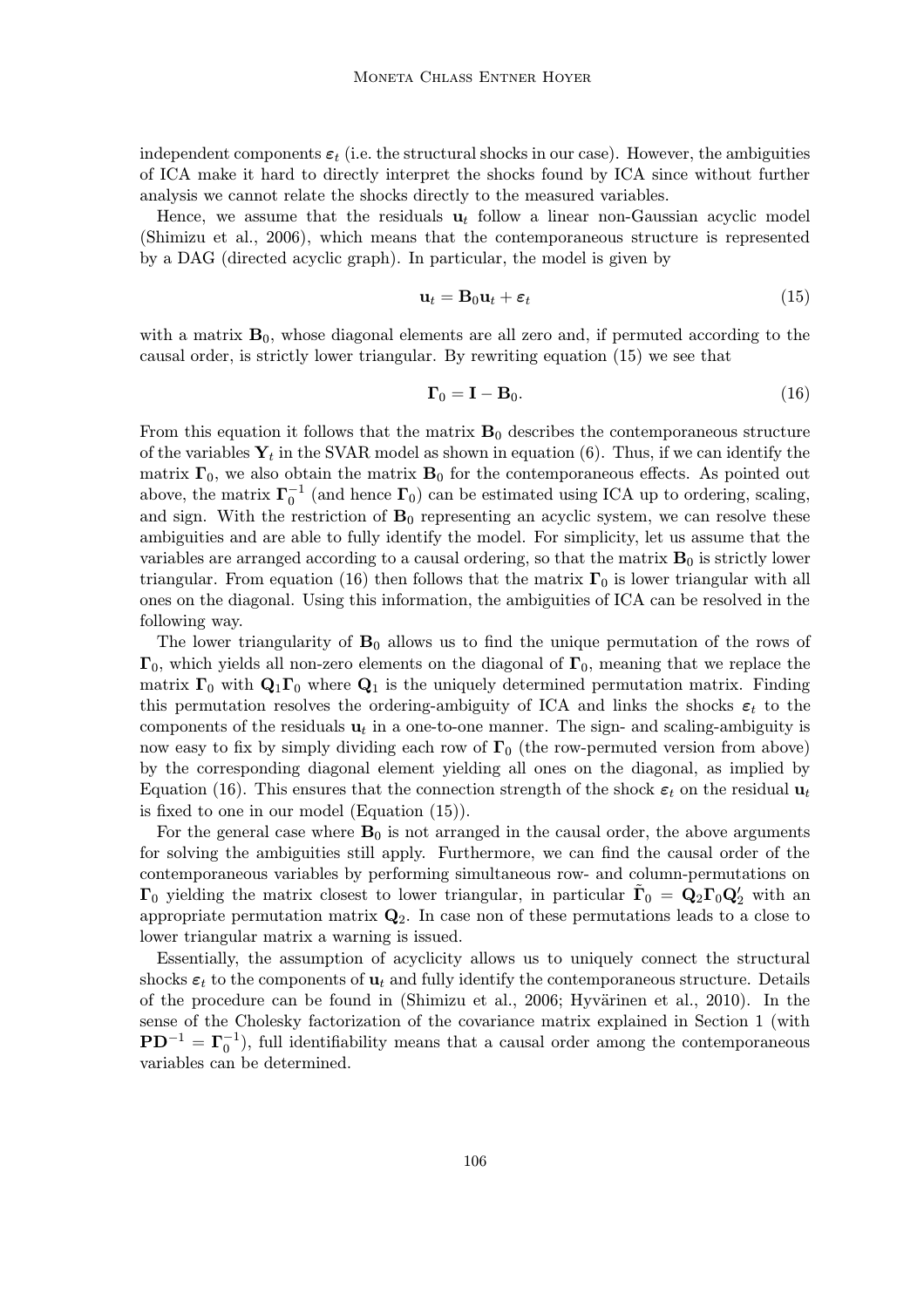In addition to yielding full identification, an additional benefit of using the ICA-based procedure when shocks are non-Gaussian is that it does not rely on the faithfulness assumption, which was necessary in the Gaussian case.

We note that there are many ways of exploiting non-Gaussian shocks for model identification as alternatives to directly using ICA. One such approach was introduced by Shimizu et al. (2009). Their method relies on iteratively finding an exogenous variable and regressing out their influence on the remaining variables. An exogenous variable is characterized by being independent of the residuals when regressing any other variable in the model on it. Starting from the model in equation (15), this procedure returns a causal ordering of the variables  $\mathbf{u}_t$  and then the matrix  $\mathbf{B}_0$  can be estimated using the Cholesky approach.

One relatively strong assumption of the above methods is the *acyclicity* of the contemporaneous structure. In (Lacerda et al., 2008) an extension was proposed where feedback loops were allowed. In terms of the matrix  $\mathbf{B}_0$  this means that it is not restricted to being lower triangular (in an appropriate ordering of the variables). While in general this model is not identifiable because we cannot uniquely match the shocks to the residuals, Lacerda et al. (2008) showed that the model is identifiable when assuming stability of the generating model in (15) (the absolute value of the biggest eigenvalue in  $\mathbf{B}_0$  is smaller than one) and disjoint cycles.

Another restriction of the above model is that all relevant variables must be included in the model (causal sufficiency). Hoyer et al. (2008b) extended the above model by allowing for hidden variables. This leads to an overcomplete basis ICA model, meaning that there are more independent non-Gaussian sources than observed mixtures. While there exist methods for estimating overcomplete basis ICA models, those methods which achieve the required accuracy do not scale well. Additionally, the solution is again only unique up to ordering, scaling, and sign, and when including hidden variables the ordering-ambiguity cannot be resolved and in some cases leads to several observationally equivalent models, just as in the cyclic case above.

We note that it is also possible to combine the approach of section 2 with that described here. That is, if some of the shocks are Gaussian or close to Gaussian, it may be advantageous to use a combination of constraint-based search and non-Gaussianity-based search. Such an approach was proposed in Hoyer et al. (2008a). In particular, the proposed method does not make any assumptions on the distributions of the VAR-residuals  $\mathbf{u}_t$ . Basically, the PC algorithm (see Section 2) is run first, followed by utilization of whatever non-Gaussianity there is to further direct edges. Note that there is no need to know in advance which shocks are non-Gaussian since finding such shocks is part of the algorithm.

Finally, we need to point out that while the basic ICA-based approach does not require the faithfulness assumption, the extensions discussed at the end of this section do.

# 4. Nonparametric setting

#### 4.1. Theory

Linear systems dominate VAR, SVAR, and more generally, multivariate time series models in econometrics. However, it is not always the case that we know how a variable  $X$  may cause another variable Y. It may be the case that we have little or no a priori knowledge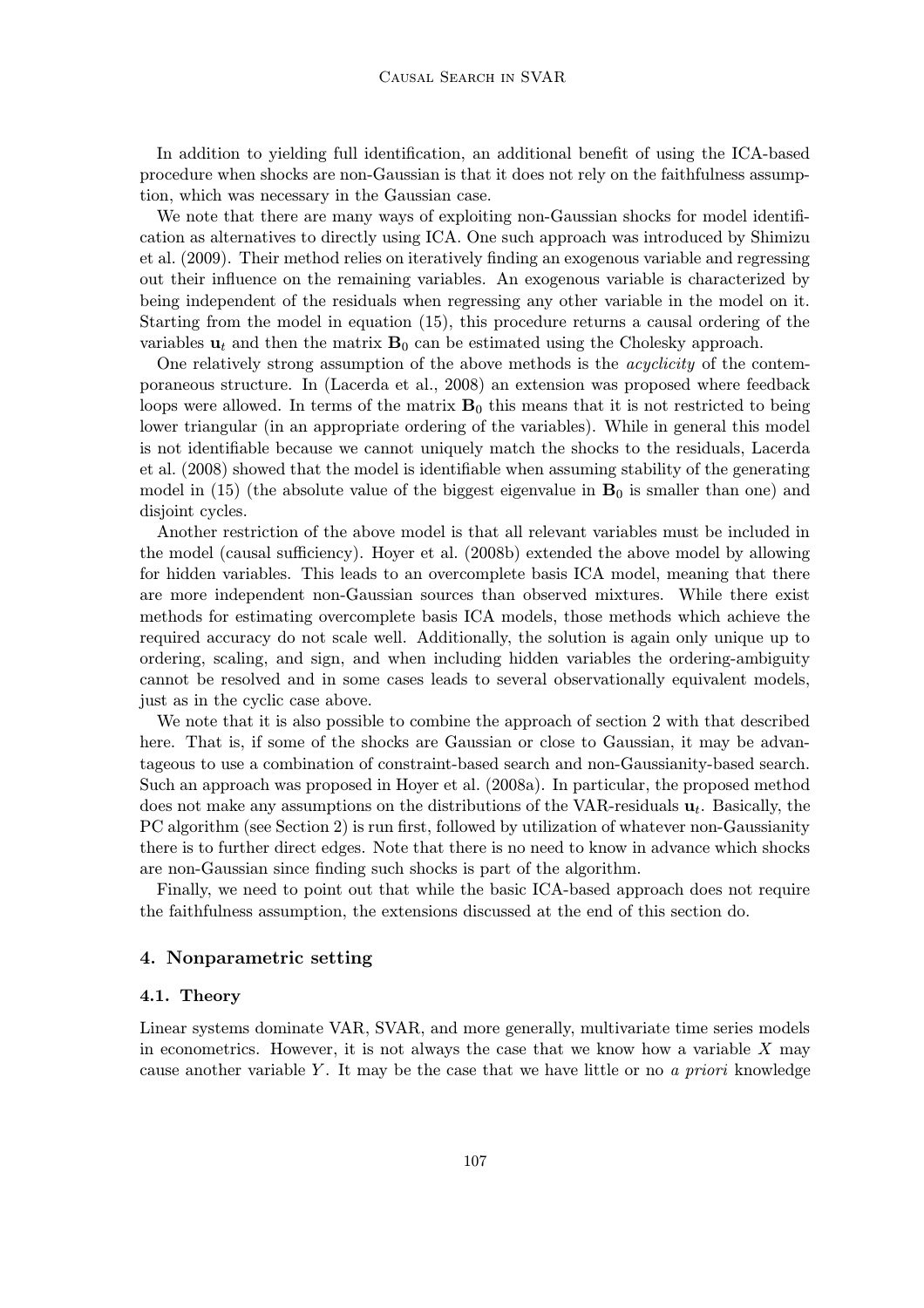about the way how Y depends on  $X$ . In its most general form we want to know whether X is independent of Y conditional on the set of potential graphical parents Z, i.e.

$$
H_0: Y \perp\!\!\!\perp X \mid Z,\tag{17}
$$

where  $Y, X, Z$  is a set of time series variables. Thereby, we do not per se require an a priori specification of how  $Y$  possibly depends on  $X$ . However, constraint based algorithms typically specify conditional independence in a very restrictive way. In continuous settings, they simply test for nonzero partial correlations, or in other words, for linear (in)dependencies. Hence, these algorithms will fail whenever the data generation process (DGP) includes nonlinear causal relations.

In search for a more general specification of conditional independency, Chlaß and Moneta (2010) suggest a procedure based on nonparametric density estimation. Therein, neither the type of dependency between Y and X, nor the probability distributions of the variables need to be specified. The procedure exploits the fact that if two random variables are independent of a third, one obtains their joint density by the product of the joint density of the first two, and the marginal density of the third. Hence, hypothesis test (17) translates into:

$$
H_0: \frac{f(Y, X, Z)}{f(XZ)} = \frac{f(YZ)}{f(Z)}.
$$
\n(18)

If we define  $h_1(\cdot) := f(Y, X, Z)f(Z)$ , and  $h_2(\cdot) := f(YZ)f(XZ)$ , we have:

$$
H_0: h_1(\cdot) = h_2(\cdot). \tag{19}
$$

We estimate  $h_1$  and  $h_2$  using a kernel smoothing approach (see Wand and Jones, 1995, ch.4). Kernel smoothing has the outstanding property that it is insensitive to autocorrelation phenomena and, therefore, immediately applicable to longitudinal or time series settings (Welsh et al., 2002).

In particular, we use a so-called product kernel estimator:

$$
\hat{h}_1(x, y, z; b) = \frac{1}{N^2 b^{m+d}} \left\{ \sum_{i=1}^n K\left(\frac{X_i - x}{b}\right) K\left(\frac{Y_i - y}{b}\right) K\left(\frac{Z_i - z}{b}\right) \right\} \left\{ \sum_{i=1}^n K_p\left(\frac{Z_i - z}{b}\right) \right\}
$$
\n
$$
\hat{h}_2(x, y, z; b) = \frac{1}{N^2 b^{m+d}} \left\{ \sum_{i=1}^n K\left(\frac{X_i - x}{b}\right) K_Z\left(\frac{Z_i - z}{b}\right) \right\} \left\{ \sum_{i=1}^n K\left(\frac{Y_i - y}{b}\right) K_p\left(\frac{Z_i - z}{b}\right) \right\},\tag{20}
$$

where  $X_i$ ,  $Y_i$ , and  $Z_i$  are the i<sup>th</sup> realization of the respective time series, K denotes the kernel function, b indicates a scalar bandwidth parameter, and  $K_p$  represents a product  $k$ ernel<sup>2</sup>.

So far, we have shown how we can estimate  $h_1$  and  $h_2$ . To see whether these are different, we require some similarity measure between both conditional densities. There are different ways to measure the distance between a product of densities:

<sup>2.</sup> I.e.  $K_p((Z_i - z)/b) = \prod_{j=1}^d K((Z_{j_i} - z_j)/b)$ . For our simulations (see next section) we choose the kernel:  $K(u) = (3 - u^2)\phi(u)/2$ , with  $\phi(u)$  the standard normal probability density function. We use a "rule-of-thumb" bandwidth:  $b = n^{-1/8.5}$ .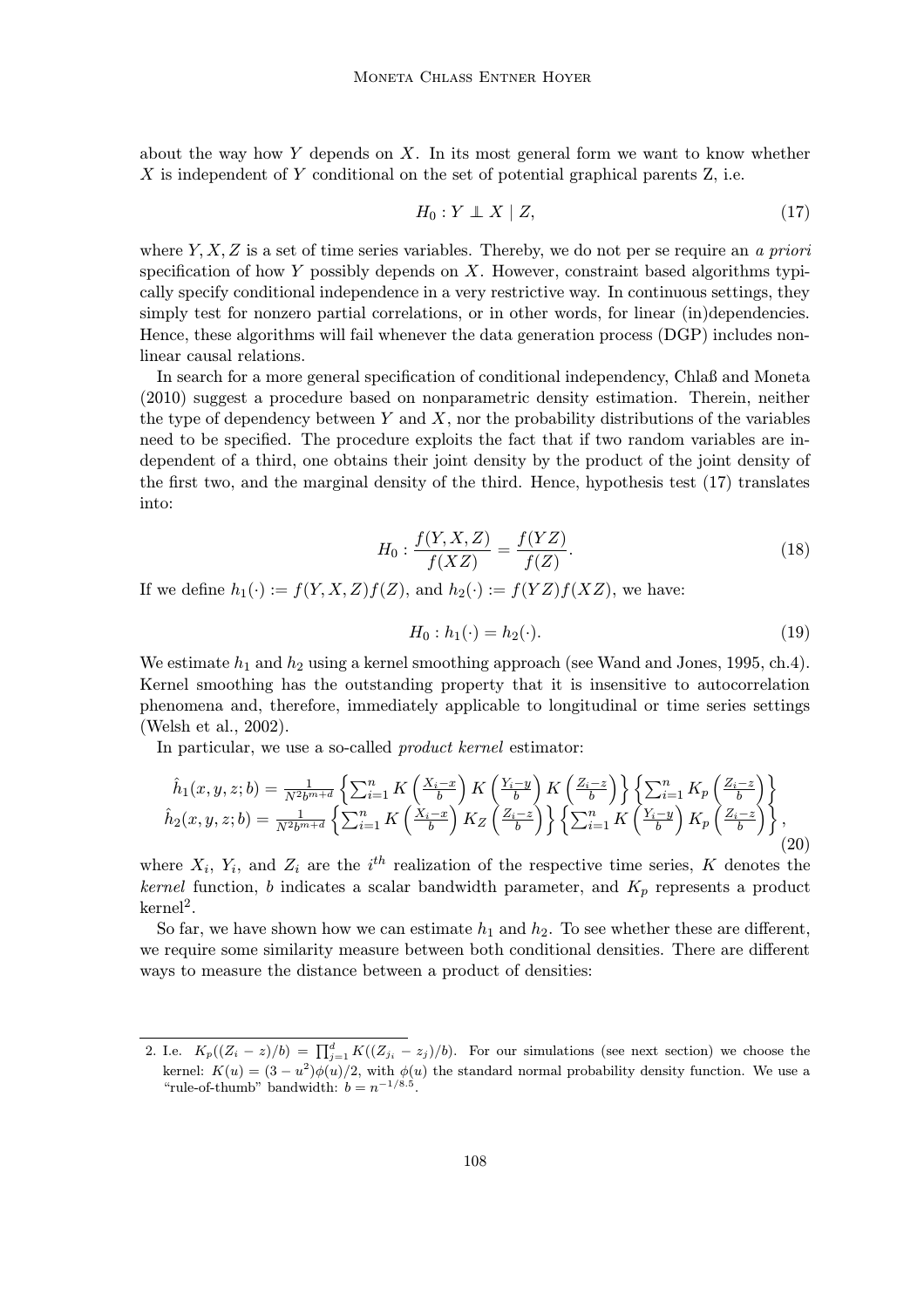(i) The weighted Hellinger distance proposed by Su and White (2008):

$$
d_H = \frac{1}{n} \sum_{i=1}^n \left\{ 1 - \sqrt{\frac{h_2(X_i, Y_i, Z_i)}{h_1(X_i, Y_i, Z_i)}} \right\}^2 a(X_i, Y_i, Z_i), \tag{21}
$$

where  $a(\cdot)$  is a nonnegative weighting function. Both the weighting function  $a(\cdot)$ , and the resulting test statistic are specified in Su and White (2008).

(ii) The Euclidean distance proposed by Szekely and Rizzo (2004) in their 'energy test':

$$
d_E = \frac{1}{n} \sum_{i=1}^n \sum_{j=1}^n ||h_{1_i} - h_{2_j}|| - \frac{1}{2n} \sum_{i=1}^n \sum_{j=1}^n ||h_{1_i} - h_{1_j}|| - \frac{1}{2n} \sum_{i=1}^n \sum_{j=1}^n ||h_{2_i} - h_{2_j}||, \tag{22}
$$

where  $h_{1_i} = h_1(X_i, Y_i, Z_i), h_{2_i} = h_2(X_i, Y_i, Z_i)$ , and  $|| \cdot ||$  is the Euclidean norm.<sup>3</sup>

Given these test statistics and their distributions, we compute the type-I error, or *p-value* of our test problem (19). If  $Z = \emptyset$ , the tests are available in R-packages energy and cramer. The Hellinger distance is not suitable here, since one can only test for  $Z \neq \emptyset$ .

For  $Z \neq \emptyset$ , our test problem (19) requires higher dimensional kernel density estimation. The more dimensions, i.e. the more elements in  $Z$ , the scarcer the data, and the greater the distance between two subsequent data points. This so-called Curse of dimensionality strongly reduces the accuracy of a nonparametric estimation (Yatchew, 1998). To circumvent this problem, we calculate the type-I errors for  $Z \neq \emptyset$  by a local bootstrap procedure, as described in Su and White (2008, pp. 840-841) and Paparoditis and Politis (2000, pp. 144-145). Local bootstrap draws repeatedly with replacement from the sample and counts how many times the bootstrap statistic is larger than the test statistic of the entire sample. Details on the local bootstrap procedure ca be found in appendix A.

Now, let us see how this procedure fares in those time series settings, where other testing procedures failed - the case of nonlinear time series.

#### 4.2. Simulation Design

Our simulation design should allow us to see how the search procedures of 4.1 perform in terms of *size* and *power*. To identify size properties (type-I error),  $H_0$  (19) must hold everywhere. We call data generation processes for which  $H_0$  holds everywhere, size-DGPs. We induce a system of time series  ${V_{1,t}, V_{2,t}, V_{3,t}}_{t=1}^n$  whereby each time series follows an autoregressive process AR(1) with  $a_1 = 0.5$  and error term  $e_t \sim N(0, 1)$ , for instance,  $V_{1,t} = a_1 V_{1,t-1} + e_{V_1,t}$ . These time series may cause each other as illustrated in Fig. 1.

Therein,  $V_{1,t} \perp V_{2,t}|V_{1,t-1}$ , since  $V_{1,t-1}$  d-separates  $V_{1,t}$  from  $V_{2,t}$ , while  $V_{2,t} \perp V_{3,s}$ , for any t and s. Hence, the set of variables Z, conditional on which two sets of variables X and

<sup>3.</sup> An alternative Euclidean distance is proposed by Baringhaus and Franz (2004) in their Cramer test. This distance turns out to be  $d_E/2$ . The only substantial difference from the distance proposed in (ii) lies in the method to obtain the critical values (see Baringhaus and Franz 2004).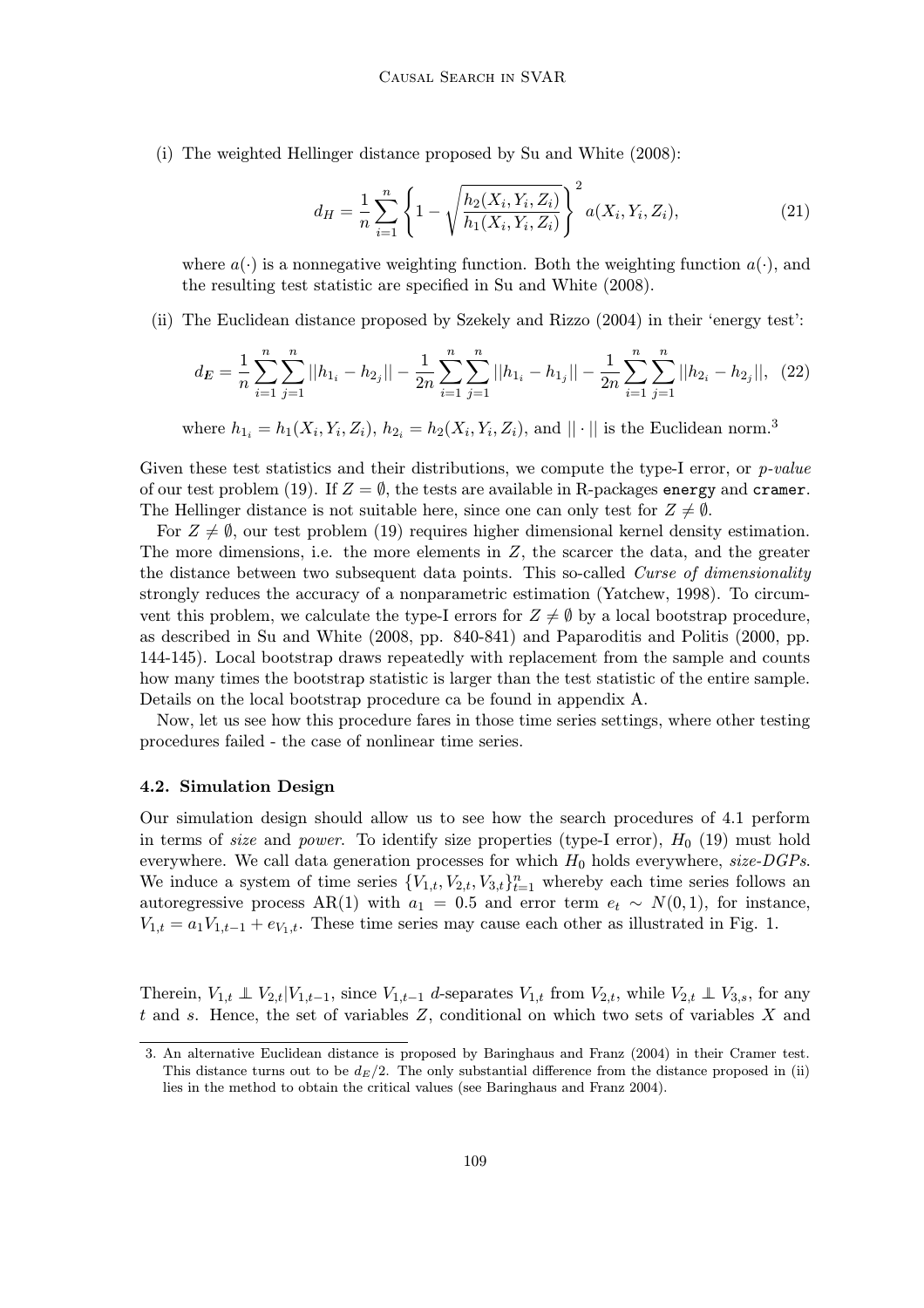

Figure 1: Time series DAG.

Y are independent of each other, contains zero elements, i.e.  $V_{2,t} \perp V_{3,t-1}$ , contains one element, i.e.  $V_{1,t} \perp V_{2,t}|V_{1,t-1}$ , or contains two elements, i.e.  $V_{1,t} \perp V_{2,t}|V_{1,t-1}, V_{3,t-1}$ .

In our simulations, we vary two aspects. The first aspect is the functional form of the causal dependency. To systematically vary nonlinearity and its impact, we characterize the causal relation between, say,  $V_{1,t-1}$  and  $V_{2,t}$ , in a polynomial form, i.e. via  $V_{2,t} = f(V_{1,t-1}) + e$ , where  $f = \sum_{j=0}^{p} b_j V_{1,t-1}^j$ . Herein, j reflects the degree of nonlinearity, while  $b_j$  would capture the impact nonlinearity exerts. For polynomials of any degree, we set only  $b_p \neq 0$ . An additive error term e completes the specification.

The second aspect is the number of variables in  $Z$  conditional on which  $X$  and  $Y$  can be independent. Either zero, one, but maximally two variables may form the set  $Z =$  $\{Z_1, \ldots, Z_d\}$  of conditioned variables; hence Z has cardinality  $\#Z = \{0, 1, 2\}.$ 

To identify power properties,  $H_0$  must not hold anywhere, i.e.  $X \not\perp Y | Z$ . We call data generation processes where  $H_0$  does not hold anywhere, *power-DGPs*. Such DGPs can be induced by (i) a direct path between X and Y which does not include  $Z$ , (ii) a common cause for X and Y which is not an element of Z, or (iii) a "collider" between X and Y belonging to  $Z^4$ . As before, we vary the functional form f of these causal paths polynomially where again, only  $b_p \neq 0$ . Third, we investigate different cardinalities  $\#Z = \{0, 1, 2\}$  of set Z conditional on which X and Y become dependent.

#### 4.3. Simulation Results

Let us start with  $#Z = 0$ , that is,  $H_0 := X \perp Y$ . Table 2 reports our simulation results for both size and power DGPs. Rejection frequencies are reported for three different tests, for a theoretical level of significance of 0.05, and 0.1.

Take the first line of Table 2. For *size DGPs*,  $H_0$  holds everywhere. A test performs accurately if it rejects  $H_0$  in accordance with the respective theoretical significance level. We see that the energy test rejects  $H_0$  slightly more often than it should  $(0.065 > 0.05; 0.122 >$ 0.1), whereas the Cramer test does not reject  $H_0$  often enough  $(0.000 < 0.05, 0.000 < 0.1)$ . In comparison to the standard parametric Fisher's  $z$ , we see that the latter rejects  $H_0$  much more often than it should. The energy test keeps the type-I error most accurately. Contrary to both nonparametric tests, the parametric procedure leads us to suspect a lot more causal relationships than there actually are, if  $#Z = 0$ .

How well do these tests perform if  $H_0$  does not hold anywhere? That is, how accurately do they reject  $H_0$  if it is false (power-DGPs)? For linear time series, we see that the nonparametric energy test has nearly as much power as Fisher's z. For nonlinear time

<sup>4.</sup> An example of collider is displayed in Figure 1:  $V_{2,t}$  forms a collider between  $V_{1,t-1}$  and  $V_{2,t-1}$ .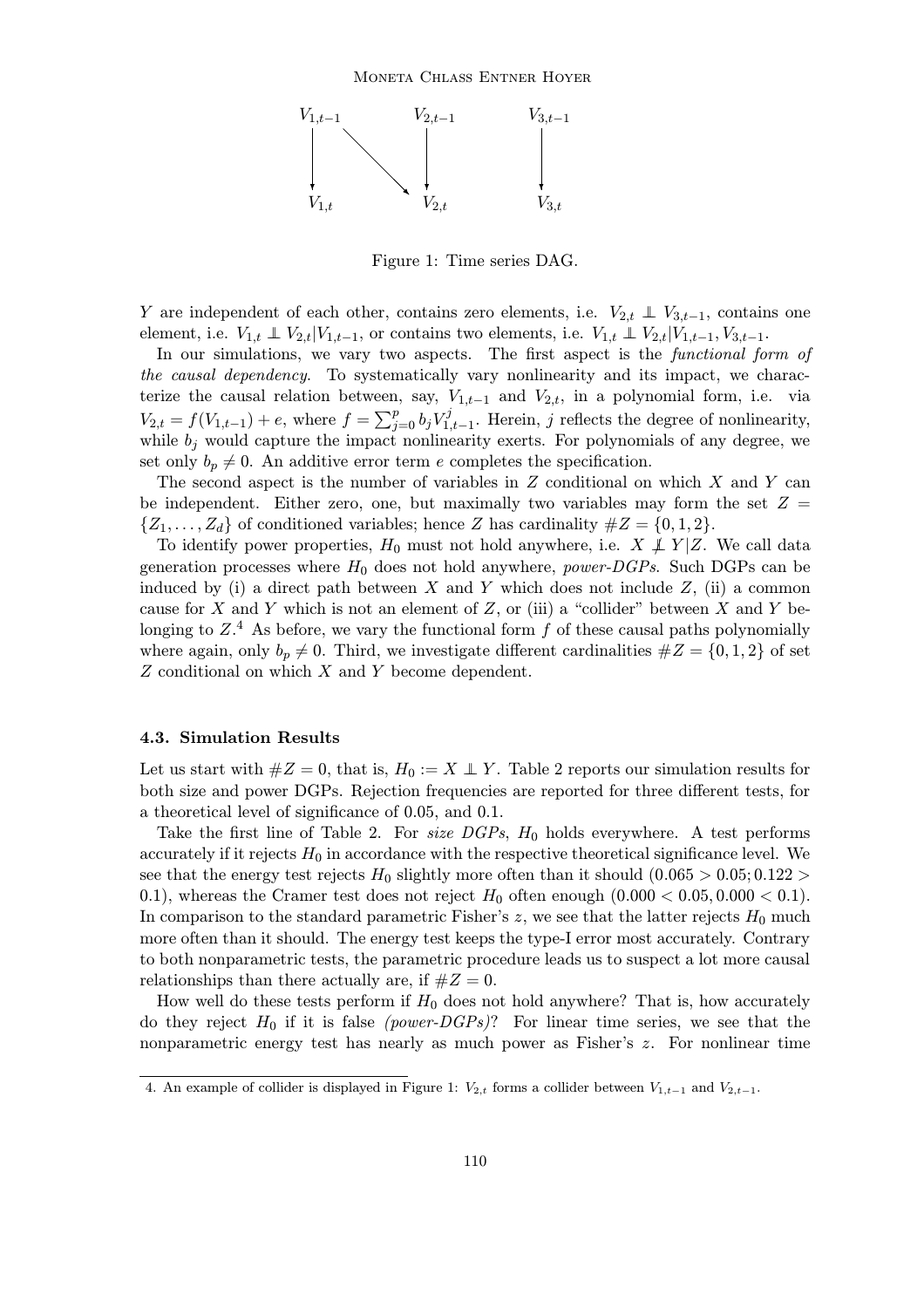|                              | Energy                      | Cramer | Fisher | Energy                       | Cramer | Fisher |  |
|------------------------------|-----------------------------|--------|--------|------------------------------|--------|--------|--|
|                              | level of significance $5\%$ |        |        | level of significance $10\%$ |        |        |  |
| Size DGPs                    |                             |        |        |                              |        |        |  |
| S0.1 (ind. time series)      | 0.065                       | 0.000  | 0.151  | 0.122                        | 0.000  | 0.213  |  |
| Power DGPs                   |                             |        |        |                              |        |        |  |
| P0.1 (time series linear)    | 0.959                       | 0.308  | 0.999  | 0.981                        | 0.462  |        |  |
| P0.2 (time series quadratic) | 0.986                       | 0.255  | 0.432  | 0.997                        | 0.452  | 0.521  |  |
| P0.3 (time series cubic)     |                             | 0.905  |        |                              | 0.975  |        |  |
| P0.3 (time series quartic)   |                             | 0.781  | 0.647  |                              | 0.901  | 0.709  |  |

Table 2: Proportion of rejection of  $H_0$  (no conditioned variables)

Note: length series  $(n) = 100$ ; number of iterations = 1000

series, the energy test clearly outperforms Fisher's  $z^5$ . As it did for *size*, Cramer's test generally underperforms in terms of power. Interestingly, its power appears to be higher for higher degrees of nonlinearity. In summary, if one wishes to test for marginal independence without any information on the type of a potential dependence, one would opt for the energy test. It has a size close to the theoretical significance level, and has power similar to a parametric specification.

Let us turn to  $#Z = 1$ , where  $H_0 := X \perp Y | Z$ , for which the results are shown in Table 3. Starting with size DGPs, tests based on Hellinger and Euclidian distance slightly underreject  $H_0$  whereas for the highest polynomial degree, the Hellinger test strongly overrejects  $H_0$ . The parametric Fisher's z slightly overrejects  $H_0$  in case of linearity, and for higher degrees, starts to underreject  $H_0$ .

| Table 0. I reportion of rejection or 11 <sup>1</sup> (one conditioned variable)        |                             |        |        |                              |        |        |  |
|----------------------------------------------------------------------------------------|-----------------------------|--------|--------|------------------------------|--------|--------|--|
|                                                                                        | Hellinger                   | Euclid | Fisher | Hellinger                    | Euclid | Fisher |  |
|                                                                                        | level of significance $5\%$ |        |        | level of significance $10\%$ |        |        |  |
| Size DGPs                                                                              |                             |        |        |                              |        |        |  |
| S1.1 (time series linear)                                                              | 0.035                       | 0.035  | 0.062  | 0.090                        | 0.060  | 0.103  |  |
| S1.2 (time series quadratic)                                                           | 0.040                       | 0.020  | 0.048  | 0.065                        | 0.035  | 0.104  |  |
| S1.3 (time series cubic)                                                               | 0.010                       | 0.010  | 0.050  | 0.020                        | 0.015  | 0.093  |  |
| S1.4 (time series quartic)                                                             | 0.13                        | 0      | 0.023  | 0.2                          | 0.1    | 0.054  |  |
| Power DGPs                                                                             |                             |        |        |                              |        |        |  |
| P1.1 (time series linear)                                                              | 0.875                       | 0.910  | 0.999  | 0.925                        | 0.950  | 1      |  |
| P1.2 (time series quadratic)                                                           | 0.905                       | 0.895  | 0.416  | 0.940                        | 0.950  | 0.504  |  |
| P1.3 (time series cubic)                                                               | 0.990                       |        | 1      |                              |        |        |  |
| P1.4 (time series quartic)                                                             | 0.84                        | 0.995  | 0.618  | 0.91                         | 0.995  | 0.679  |  |
| Note: $n = 100$ ; number of iterations = 200; number of bootstrap iterations (I) = 200 |                             |        |        |                              |        |        |  |

Table 3: Proportion of rejection of  $H_0$  (one conditioned variable)

Turning to *power DGPs*, Fisher's z suffers a dramatic loss in power for those polynomial degrees which depart most from linearity, i.e. quadratic, and quartic relations. Nonpara-

<sup>5.</sup> For cubic time series, Fisher's z performs as well as the energy test does. This may be due to the fact that a cubic relation resembles more to a line than other polynomial specifications do.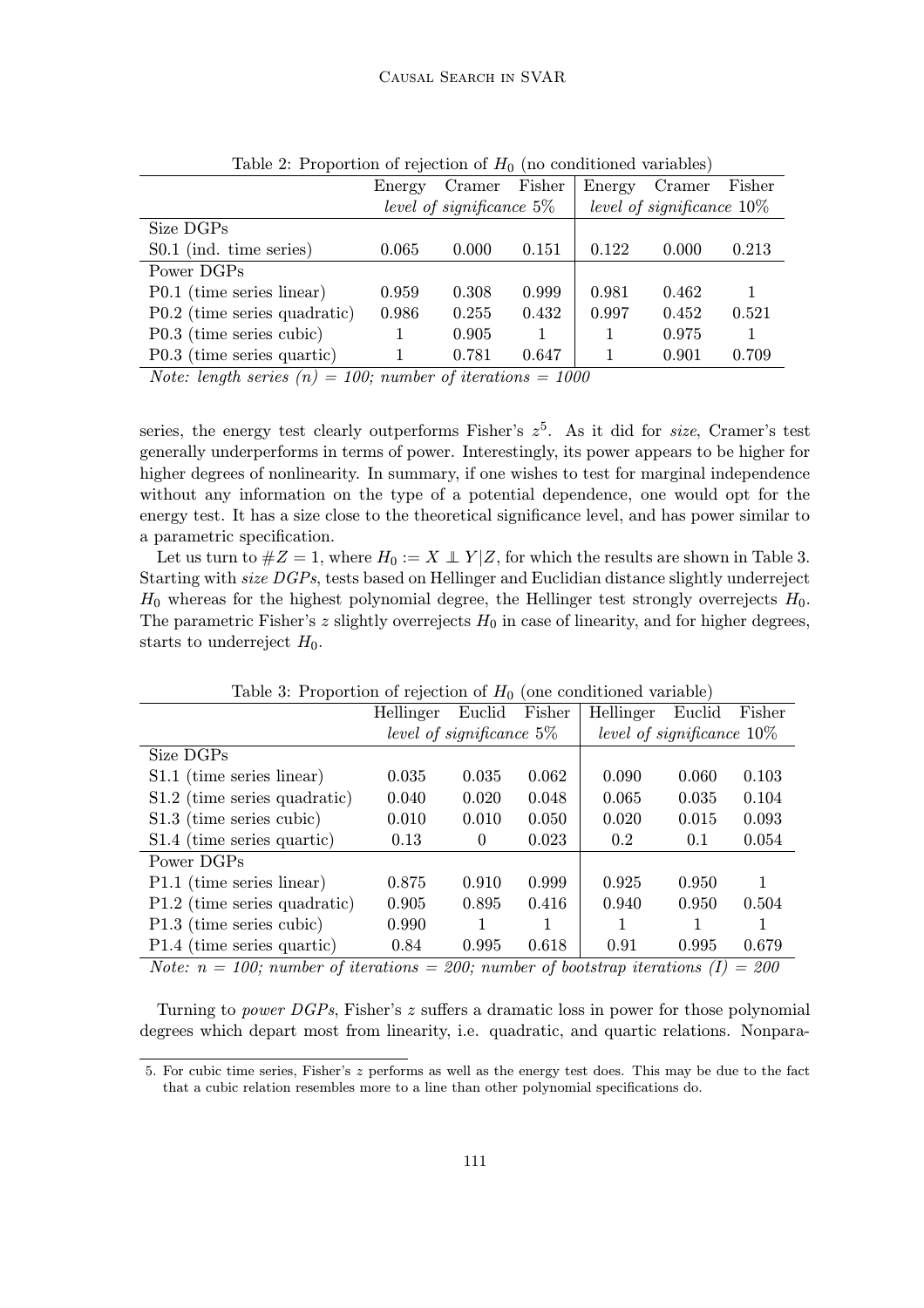metric tests which do not require linearity have high power in absolute terms, and nearly twice as much as compared to Fisher's z. The power properties of the nonparametric procedures indicate that our local bootstrap succeeds in mitigating the Curse of dimensionality. In sum, nonparametric tests exhibit good power properties for  $\#Z = 1$  whereas Fisher's z would fail to discover underlying quadratic or quartic relationships in some 60%, and 40% of the cases, respectively.

The results for  $#Z = 2$  are presented in Table 4. We find that both nonparametric tests have a size which is notably smaller than the theoretical significance level we induce. Hence, both have a strong tendency to underreject  $H_0$ . Turning to *power DGPs*, we find that the Euclidean test still has over 90% power to correctly reject  $H_0$ . For those polynomial degrees which depart most from linearity, i.e. quadratic and quartic, the Euclidean test has three times as much power as Fisher's z. However, the Hellinger test performs even worse than Fisher's z. Here, it may be the Curse of dimensionality which starts to show an impact.

| Table 4: Proportion of rejection of $H_0$ (two conditioned variables) |  |  |  |
|-----------------------------------------------------------------------|--|--|--|
|                                                                       |  |  |  |

|                                                                                                                                                                                                                                                 | Hellinger                   | Euclid | Fisher | Hellinger                    | Euclid | Fisher |
|-------------------------------------------------------------------------------------------------------------------------------------------------------------------------------------------------------------------------------------------------|-----------------------------|--------|--------|------------------------------|--------|--------|
|                                                                                                                                                                                                                                                 | level of significance $5\%$ |        |        | level of significance $10\%$ |        |        |
| Size DGPs                                                                                                                                                                                                                                       |                             |        |        |                              |        |        |
| $S2.1$ (time series linear)                                                                                                                                                                                                                     | 0.006                       | 0.020  | 0.050  | 0.033                        | 0.046  | 0.102  |
| S2.2 (time series quadratic)                                                                                                                                                                                                                    | 0.000                       | 0.010  | 0.035  | 0.000                        | 0.040  | 0.087  |
| S2.3 (time series cubic)                                                                                                                                                                                                                        | 0                           | 0.007  | 0.056  | 0                            | 0.007  | 0.109  |
| S2.4 (time series quartic)                                                                                                                                                                                                                      | 0.006                       | 0      | 0.031  | 0.013                        | 0      | 0.067  |
| Power DGPs                                                                                                                                                                                                                                      |                             |        |        |                              |        |        |
| $P2.1$ (time series linear)                                                                                                                                                                                                                     | 0.28                        | 0.92   | 1      | 0.4                          | 0.973  |        |
| P2.2 (time series quadratic)                                                                                                                                                                                                                    | 0.170                       | 0.960  | 0.338  | 0.250                        | 0.980  | 0.411  |
| P2.3 (time series cubic)                                                                                                                                                                                                                        | 0.667                       |        | 1      | 0.754                        |        |        |
| P2.4 (time series quartic)                                                                                                                                                                                                                      | 0.086                       | 0.946  | 0.597  | 0.133                        | 0.966  | 0.665  |
| $\overline{M}$ is a contracted in the contraction of $\overline{M}$ is a contracted in the contraction of $\overline{M}$ is a contracted in the contracted in the contracted in the contracted in the contracted in the contracted in the contr |                             |        |        |                              | 100    |        |

Note:  $n = 100$ ; number of iterations = 150; number of bootstrap iterations (I) = 100

To sum up, we can say that both marginal independencies, and higher dimensional conditional independencies, i.e.  $(\#Z = 1, 2)$  are best tested for using Euclidean tests. The Hellinger test seems to be more affected by the Curse of dimensionality. We see that our local bootstrap procedure mitigates the latter, but we admit that the number of variables our nonparametric procedure can deal with is very small. Here, it might be promising to opt for semiparametric (Chu and Glymour, 2008), rather than nonparametric procedures which combine parametric and nonparametric approaches.

# 5. Conclusions

The difficulty of learning causal relations from passive, that is non-experimental, observations is one of the central challenges of econometrics. Traditional solutions involve the distinction between structural and reduced form model. The former is meant to formalize the unobserved data generating process, whereas the latter aims to describe a simpler transformation of that process. The structural model is articulated hinging on a priori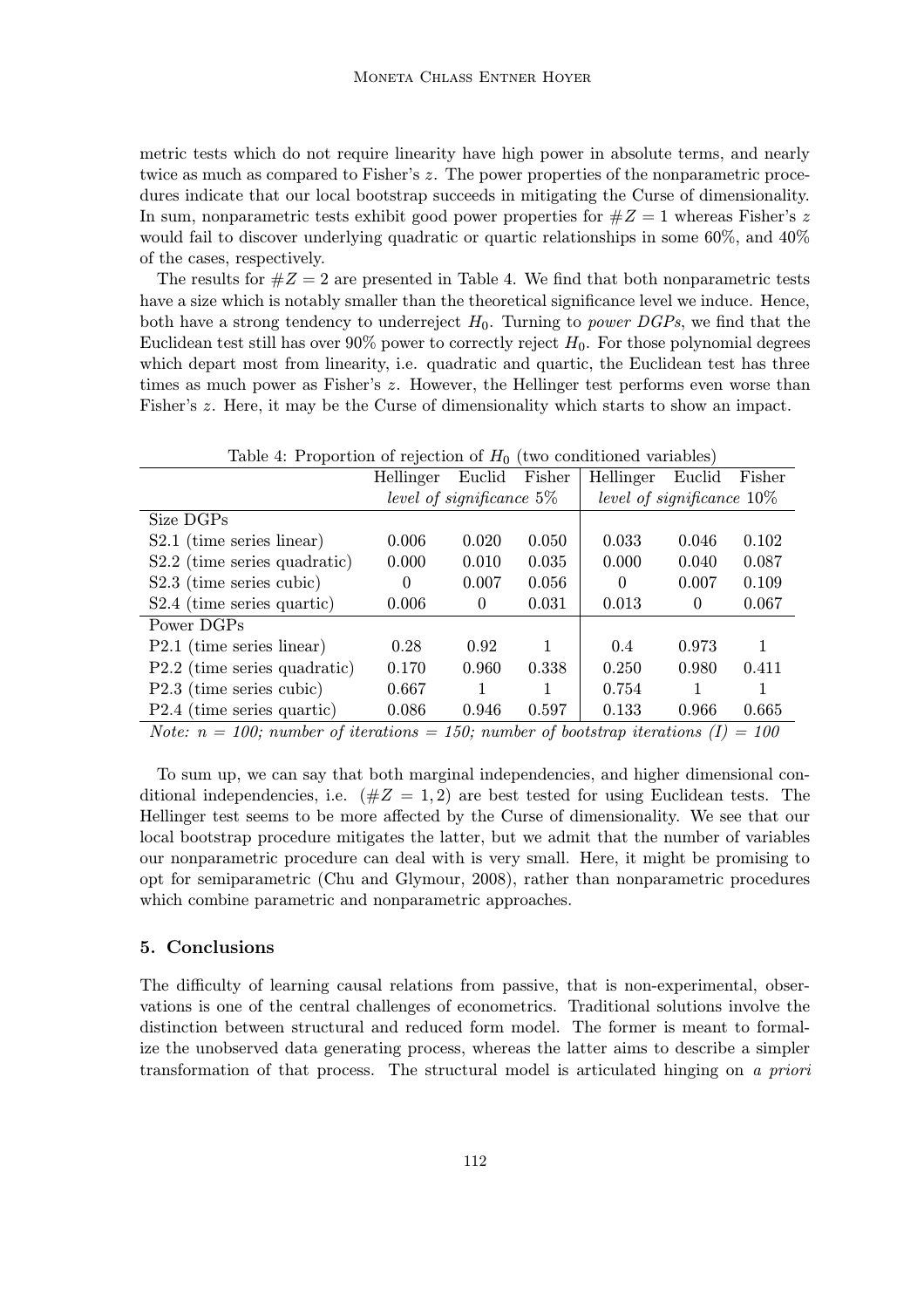economic theory. The reduced form model is formalized in such a way that it can be estimated directly from the data. In this paper, we have presented an approach to identify the structural model which minimizes the role of a priori economic theory and emphasizes the need of an appropriate and rich statistical model of the data. Graphical causal models, independent component analysis, and tests of conditional independence are the tools we propose for structural identification in vector autoregressive models. We conclude with an overview of some important issues which are left open in this domain.

1. Specification of the statistical model. Data driven procedures for SVAR identification depend upon the specification of the (reduced form) VAR model. Therefore, it is important to make sure that the estimated VAR model is an accurate description of the dynamics of the included variables (whereas the contemporaneous structure is intentionally left out, as seen in section 1.2). The usual criterion for accuracy is to check that the model estimates residuals conform to white noise processes (although serial independence of residuals is not a sufficient criterion for model validation). This implies stable dependencies captured by the relationships among the modeled variables, and an unsystematic noise. It may be the case, as in many empirical applications, that different VAR specifications pass the model checking tests equally well. For example, a VAR with Gaussian errors and  $p$  lags may fit the data equally well as a VAR with non-Gaussian errors and  $q$  lags and these two specifications justify two different causal search procedures. So far, we do not know how to adjudicate among alternative and seemingly equally accurate specifications.

2. Background knowledge and assumptions. Search algorithms are based on different assumptions, such as, for example, causal sufficiency, acyclicity, the Causal Markov Condition, Faithfulness, and/or the existence of independent components. Maybe, background knowledge could justify some of these assumptions and reject others. For example, institutional or theoretical knowledge about an economic process might inform us that Faithfulness is a plausible assumption in some contexts rather than in others, or instead, that one should expect feedback loops if data are collected at certain levels of temporal aggregation. Yet, if background information could inform us here, this might again provoke a problem of circularity mentioned at the outset of the paper.

3. Search algorithms in nonparametric settings. We have provided some information on which nonparametric test procedures might be more appropriate in certain circumstances. However, it is not clear which causal search algorithms are most efficient in exploiting the nonparametric conditional independence tests proposed in Section 4. The more variables the search algorithm needs to be informed about at the same point of the search, the higher the number of conditioned variables, and hence, the slower, or the more inaccurate, the test.

4. Number of shocks and number of variables. To conserve degrees of freedom, SVARs rarely model more than six to eight time series variables (Bernanke et al., 2005, p.388). It is an open question how the procedures for causal inference we reviewed can be applied to large scale systems such as dynamic factor models. (Forni et al., 2000)

5. Simulations and empirical applications. Graphical causal models for identifying SVARs, equivalent or similar to the search procedures described in section 2, have been applied to several sets of macroeconomic data (Swanson and Granger, 1997; Bessler and Lee, 2002; Demiralp and Hoover, 2003; Moneta, 2004; Demiralp et al., 2008; Moneta, 2008; Hoover et al., 2009). Demiralp and Hoover (2003) present Monte Carlo simulations to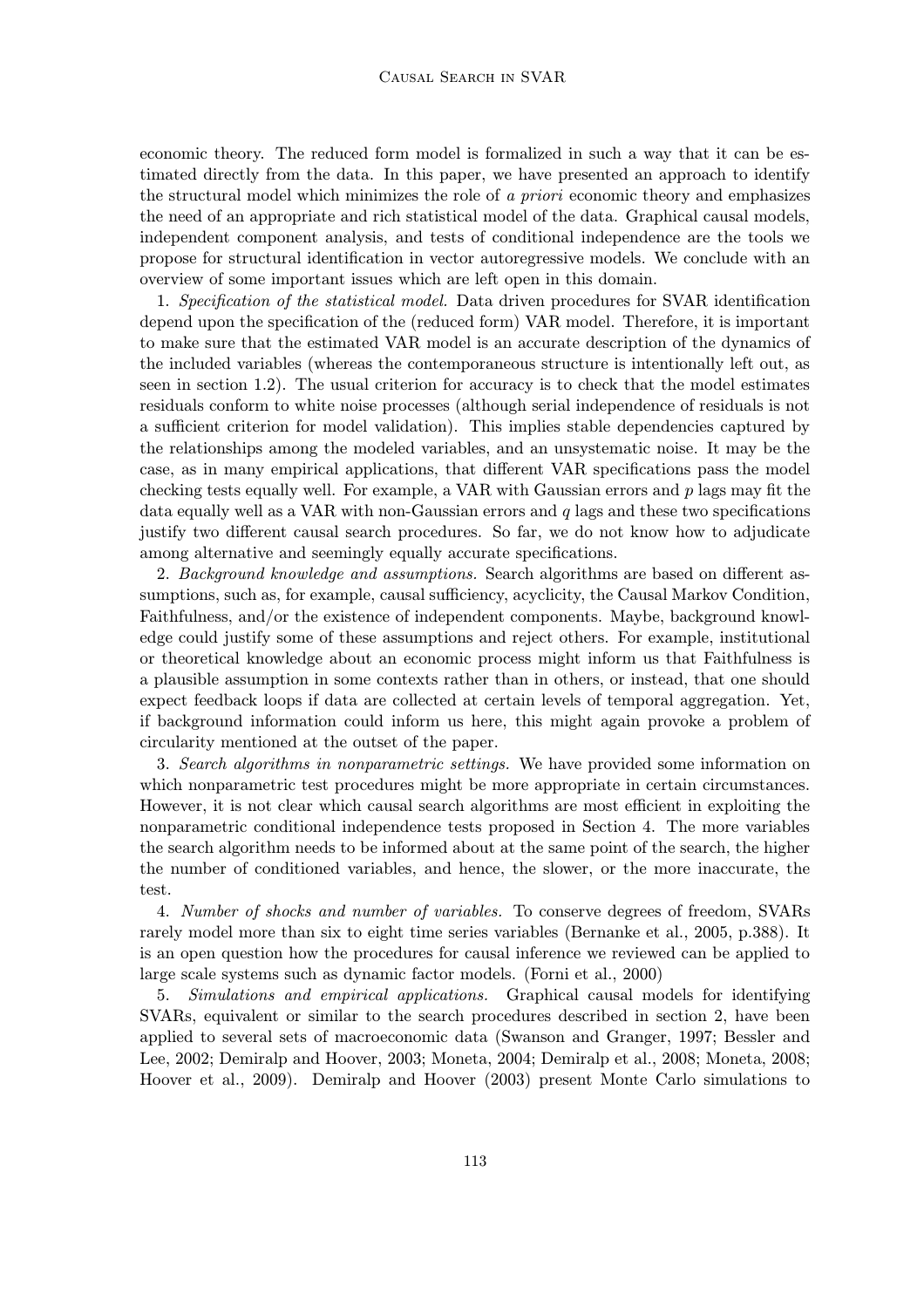evaluate the performance of the PC algorithm for such an identification. There are no simulation results so far about the performance of the alternative tests on residual partial correlations presented in section 2.2. Moneta et al. (2010) applied an independent component analysis as described in section 3, to microeconomic US data about firms' expenditures on R&D and performance, as well as to macroeconomic US data about monetary policy and its effects on the aggregate economy. Hyvärinen et al. (2010) assess the performance of independent component analysis for identifying SVAR models. It is yet to be established how independent component analysis applied to SVARs fares compared to graphical causal models (based on the appropriate conditional independence tests) in non-Gaussian settings. Nonparametric tests of conditional independence, as those proposed in section 4, have been applied to test for Granger non-causality (Su and White, 2008), but there are not yet any applications where these test results inform a graphical causal search algorithm. Overall, there is a need for more empirical applications of the procedures described in this paper. Such applications will be useful to test, compare, and improve different search procedures, to suggest new problems, and obtain new causal knowledge.

# 6. Appendix

#### 6.1. Appendix 1 - Details of the bootstrap procedure from 4.1.

- (1) Draw a bootstrap sampling  $Z_t^*$  (for  $t = 1, ..., n$ ) from the estimated kernel density  $\hat{f}(z) = n^{-1}b^{-d} \sum_{t=1}^n K_p((Z_t z)/b)$ .
- (2) For  $t = 1, \ldots, n$ , given  $Z_t^*$ , draw  $X_t^*$  and  $Y_t^*$  independently from the estimated kernel density  $\hat{f}(x|Z_t^*)$  and  $\hat{f}(y|Z_t^*)$  respectively.
- (3) Using  $X_t^*$ ,  $Y_t^*$ , and  $Z_t^*$ , compute the bootstrap statistic  $S_n^*$  using one of the distances defined above.
- (4) Repeat steps (1) and (2) I times to obtain I statistics  $\{S_{ni}^*\}_{i=1}^I$ .
- (5) The p-value is then obtained by:

$$
p \equiv \frac{\sum_{i=1}^{I} 1\{S_{ni}^* > S_n\}}{I},
$$

where  $S_n$  is the statistic obtained from the original data using one of the distances defined above, and 1{∙} denotes an indicator function taking value one if the expression between brackets is true and zero otherwise.

# References

- E. Baek and W. Brock. A general test for nonlinear Granger causality: Bivariate model. Discussin paper, Iowa State University and University of Wisconsin, Madison, 1992.
- L. Baringhaus and C. Franz. On a new multivariate two-sample test. Journal of Multivariate Analysis, 88(1):190–206, 2004.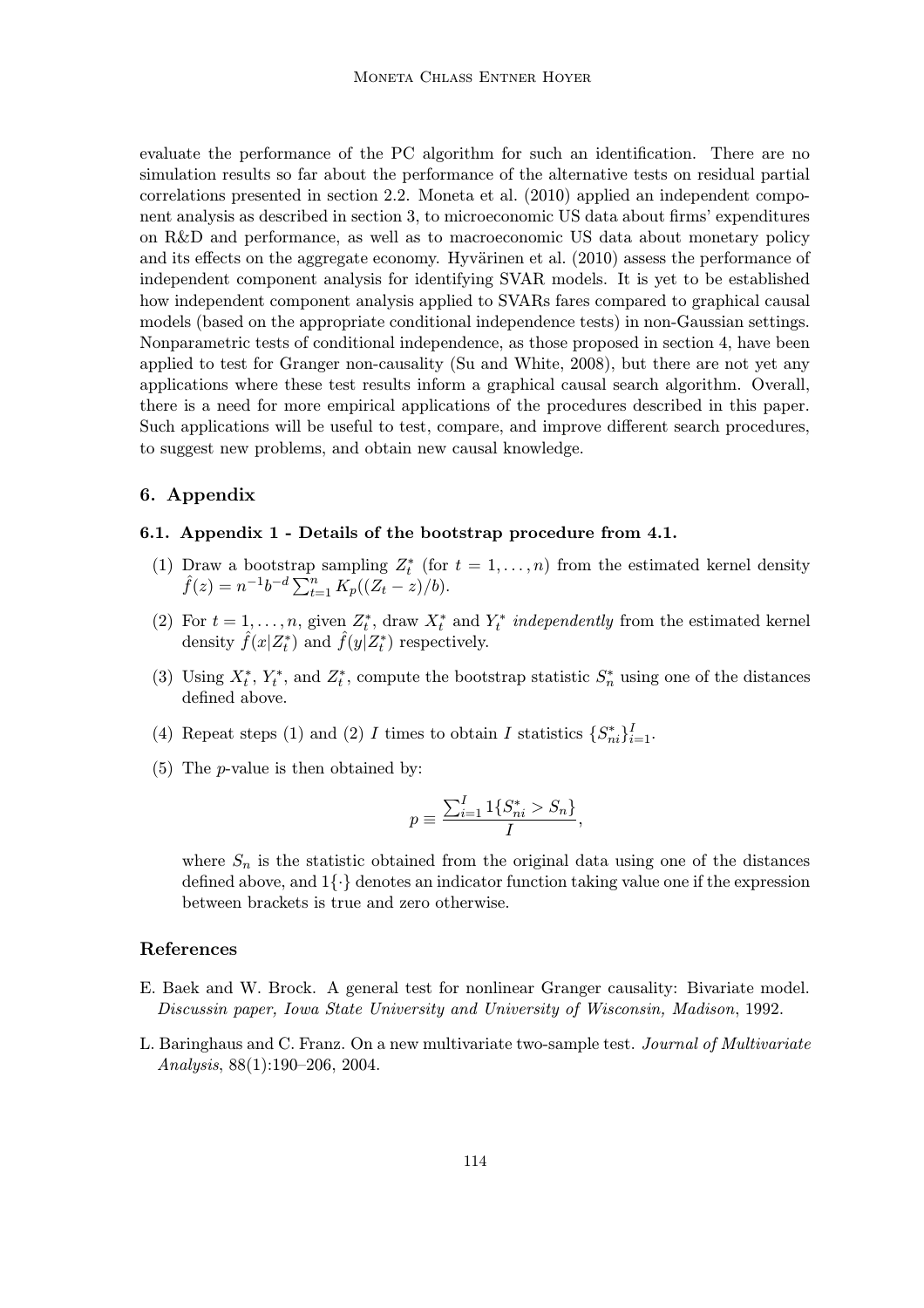- B. S. Bernanke. Alternative explanations of the money-income correlation. In Carnegie-Rochester Conference Series on Public Policy, volume 25, pages 49–99. Elsevier, 1986.
- B.S. Bernanke, J. Boivin, and P. Eliasz. Measuring the Effects of Monetary Policy: A Factor-Augmented Vector Autoregressive (FAVAR) Approach. Quarterly Journal of Economics, 120(1):387–422, 2005.
- D. A. Bessler and S. Lee. Money and prices: US data 1869-1914 (a study with directed graphs). Empirical Economics, 27:427–446, 2002.
- O. J. Blanchard and D. Quah. The dynamic effects of aggregate demand and supply disturbances. The American Economic Review, 79(4):655–673, 1989.
- O. J. Blanchard and M. W. Watson. Are business cycles all alike? The American business cycle: Continuity and change, 25:123–182, 1986.
- N. Chlaß and A. Moneta. Can Graphical Causal Inference Be Extended to Nonlinear Settings? EPSA Epistemology and Methodology of Science, pages 63–72, 2010.
- T. Chu and C. Glymour. Search for additive nonlinear time series causal models. The Journal of Machine Learning Research, 9:967–991, 2008.
- P. Comon. Independent component analysis, a new concept? Signal processing, 36(3): 287–314, 1994.
- S. Demiralp and K. D. Hoover. Searching for the causal structure of a vector autoregression. Oxford Bulletin of Economics and Statistics, 65:745–767, 2003.
- S. Demiralp, K. D. Hoover, and D. J. Perez. A Bootstrap method for identifying and evaluating a structural vector autoregression. Oxford Bulletin of Economics and Statistics, 65, 745-767, 2008.
- M. Eichler. Granger causality and path diagrams for multivariate time series. Journal of Econometrics, 137(2):334–353, 2007.
- J. Faust and E. M. Leeper. When do long-run identifying restrictions give reliable results? Journal of Business & Economic Statistics, 15(3):345–353, 1997.
- J. P. Florens and M. Mouchart. A note on noncausality. Econometrica, 50(3):583–591, 1982.
- M. Forni, M. Hallin, M. Lippi, and L. Reichlin. The generalized dynamic-factor model: Identification and estimation. Review of Economics and Statistics, 82(4):540–554, 2000.
- C. W. J. Granger. Investigating causal relations by econometric models and cross-spectral methods. Econometrica: Journal of the Econometric Society, 37(3):424–438, 1969.
- C. W. J. Granger. Testing for causality:: A personal viewpoint. Journal of Economic Dynamics and Control, 2:329–352, 1980.
- T. Haavelmo. The probability approach in econometrics. Econometrica, 12:1–115, 1944.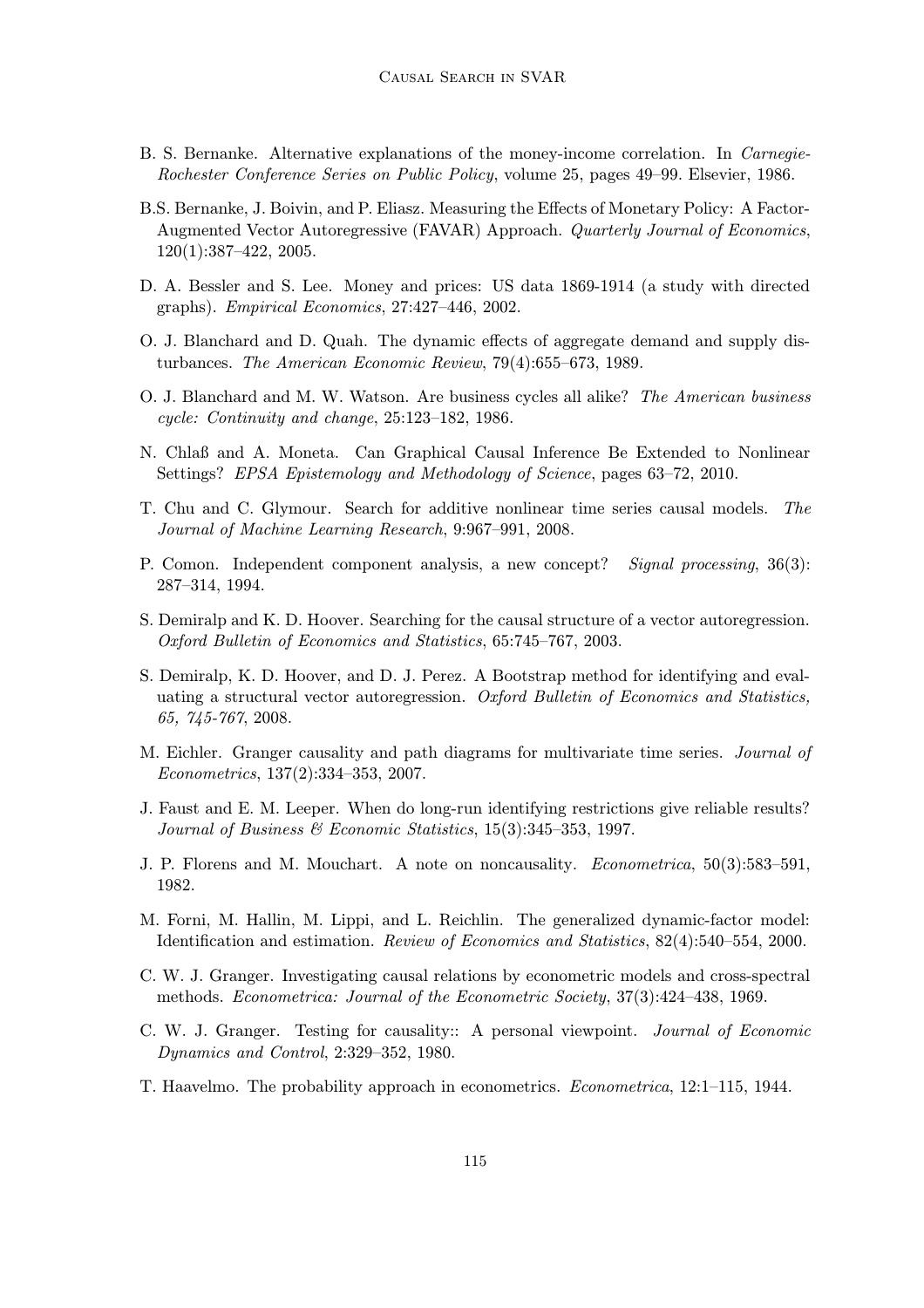- C. Hiemstra and J. D. Jones. Testing for linear and nonlinear Granger causality in the stock price-volume relation. Journal of Finance, 49(5):1639–1664, 1994.
- W. C. Hood and T. C. Koopmans. *Studies in econometric method, Cowles Commission* Monograph, No. 14. New York: John Wiley & Sons, 1953.
- K. D. Hoover. Causality in macroeconomics. Cambridge University Press, 2001.
- K. D. Hoover. The methodology of econometrics. New Palgrave Handbook of Econometrics, 1:61–87, 2006.
- K. D. Hoover. Causality in economics and econometrics. In The New Palgrave Dictionary of Economics. London: Palgrave Macmillan, 2008.
- K.D. Hoover, S. Demiralp, and S.J. Perez. Empirical Identification of the Vector Autoregression: The Causes and Effects of US M2. In The Methodology and Practice of Econometrics. A Festschrift in Honour of David F. Hendry, pages 37–58. Oxford University Press, 2009.
- P. O. Hoyer, A. Hyvärinen, R. Scheines, P. Spirtes, J. Ramsey, G. Lacerda, and S. Shimizu. Causal discovery of linear acyclic models with arbitrary distributions. In Proceedings of the 24th Conference on Uncertainty in Artificial Intelligence, 2008a.
- P. O. Hoyer, S. Shimizu, A. J. Kerminen, and M. Palviainen. Estimation of causal effects using linear non-gaussian causal models with hidden variables. International Journal of Approximate Reasoning, 49:362–378, 2008b.
- A. Hyvärinen, J. Karhunen, and E. Oja. Independent Component Analysis. Wiley, 2001.
- A. Hyvärinen, K. Zhang, S. Shimizu, and P. O. Hover. Estimation of a Structural Vector Autoregression model using non-Gaussianity. Journal of Machine Learning Research, 11: 1709–1731, 2010.
- S. Johansen. Statistical analysis of cointegrating vectors. Journal of Economic Dynamics and Control, 12:231–254, 1988.
- S. Johansen. Estimation and hypothesis testing of cointegrating vectors in Gaussian vector autoregressive models. Econometrica, 59:1551–1580, 1991.
- S. Johansen. Cointegration: An Overview. In Palgrave Handbook of Econometrics. Volume 1. Econometric Theory, pages 540–577. Palgrave Macmillan, 2006.
- R. G. King, C. I. Plosser, J. H. Stock, and M. W. Watson. Stochastic trends and economic fluctuations. American Economic Review, 81:819–840, 1991.
- T. C. Koopmans. Statistical Inference in Dynamic Economic Models, Cowles Commission Monograph, No. 10. New York: John Wiley & Sons, 1950.
- G. Lacerda, P. Spirtes, J. Ramsey, and P. O. Hoyer. Discovering cyclic causal models by Independent Components Analysis. In Proc. 24th Conference on Uncertainty in Artificial Intelligence (UAI-2008), Helsinki, Finland, 2008.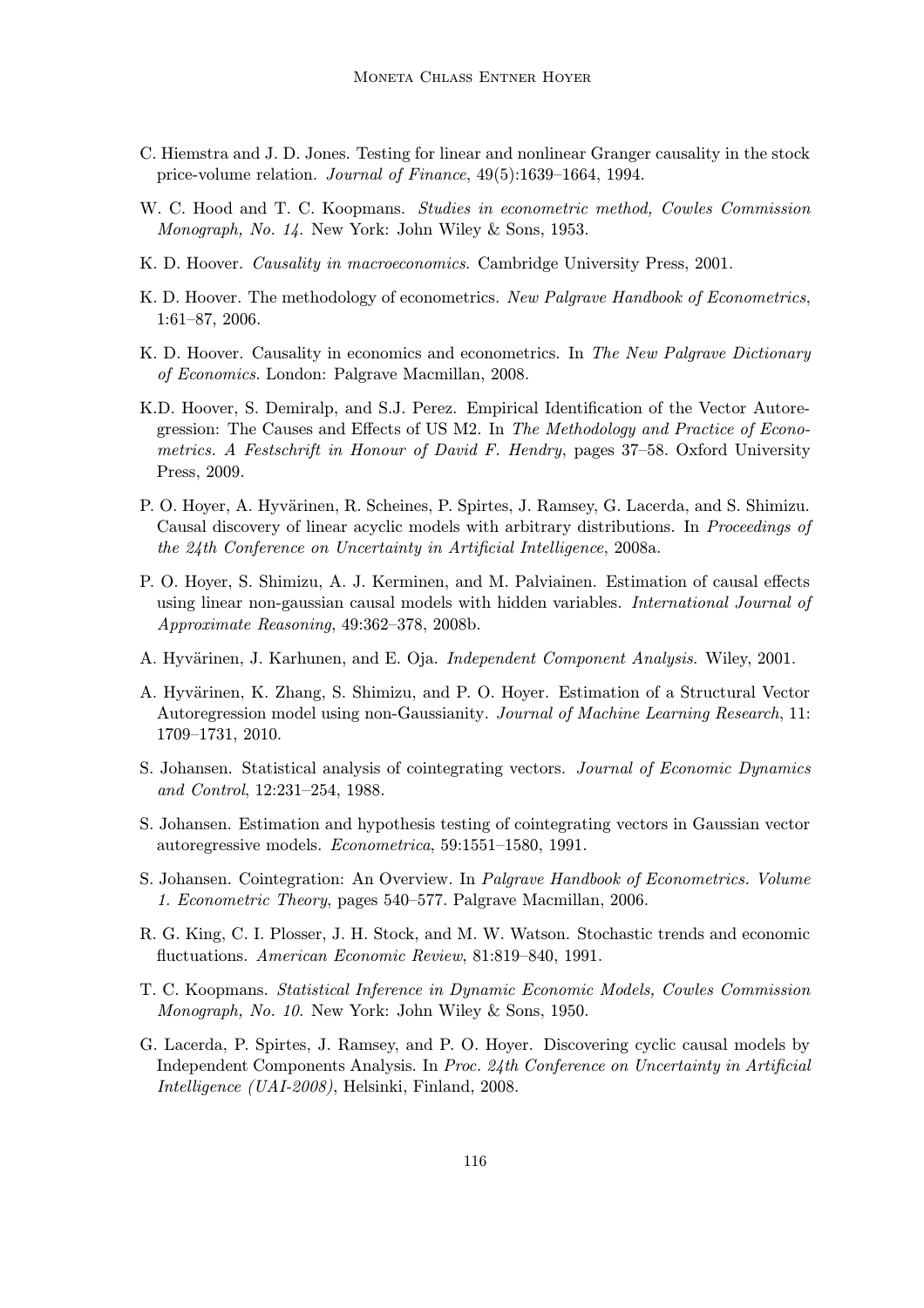- R. E. Lucas. Econometric policy evaluation: A critique. In Carnegie-Rochester Conference Series on Public Policy, volume 1, pages 19–46. Elsevier, 1976.
- H. Lütkepohl. Vector Autoregressive Models. In *Palgrave Handbook of Econometrics. Vol*ume 1. Econometric Theory, pages 477–510. Palgrave Macmillan, 2006.
- A. Moneta. Graphical Models for Structural Vector Autoregressions. LEM Papers Series, Sant'Anna School of Advanced Studies, Pisa, 2003.
- A. Moneta. Identification of monetary policy shocks: a graphical causal approach. Notas Económicas, 20, 39-62, 2004.
- A. Moneta. Graphical causal models and VARs: an empirical assessment of the real business cycles hypothesis. Empirical Economics, 35(2):275–300, 2008.
- A. Moneta, D. Entner, P.O. Hoyer, and A. Coad. Causal inference by independent component analysis with applications to micro-and macroeconomic data. Jena Economic Research Papers, 2010:031, 2010.
- E. Paparoditis and D. N. Politis. The local bootstrap for kernel estimators under general dependence conditions. Annals of the Institute of Statistical Mathematics, 52(1):139–159, 2000.
- J. Pearl. Causality: models, reasoning and inference. Cambridge University Press, Cambridge, 2000.
- M. Reale and G. T. Wilson. Identification of vector AR models with recursive structural errors using conditional independence graphs. Statistical Methods and Applications, 10, 49-65, 2001.
- T. Richardson and P. Spirtes. Automated discovery of linear feedback models. In Computation, causation and discovery. AAAI Press and MIT Press, Menlo Park, 1999.
- R. Scheines, P. Spirtes, C. Glymour, C. Meek, and T. Richardson. The TETRAD project: Constraint based aids to causal model specification. Multivariate Behavioral Research, 33(1):65–117, 1998.
- M. D. Shapiro and M. W. Watson. Sources of business cycle fluctuations. NBER Macroeconomics annual, 3:111–148, 1988.
- S. Shimizu, P. O. Hoyer, A. Hyvärinen, and A. Kerminen. A linear non-Gaussian acyclic model for causal discovery. Journal of Machine Learning Research, 7:2003–2030, 2006.
- S. Shimizu, A. Hyvärinen, Y. Kawahara, and T. Washio. A direct method for estimating a causal ordering in a linear non-Gaussian acyclic model. In Proceedings of the 25th Conference on Uncertainty in Artificial Intelligence, 2009.
- C. A. Sims. Macroeconomics and Reality. Econometrica, 48, 1-47, 1980.